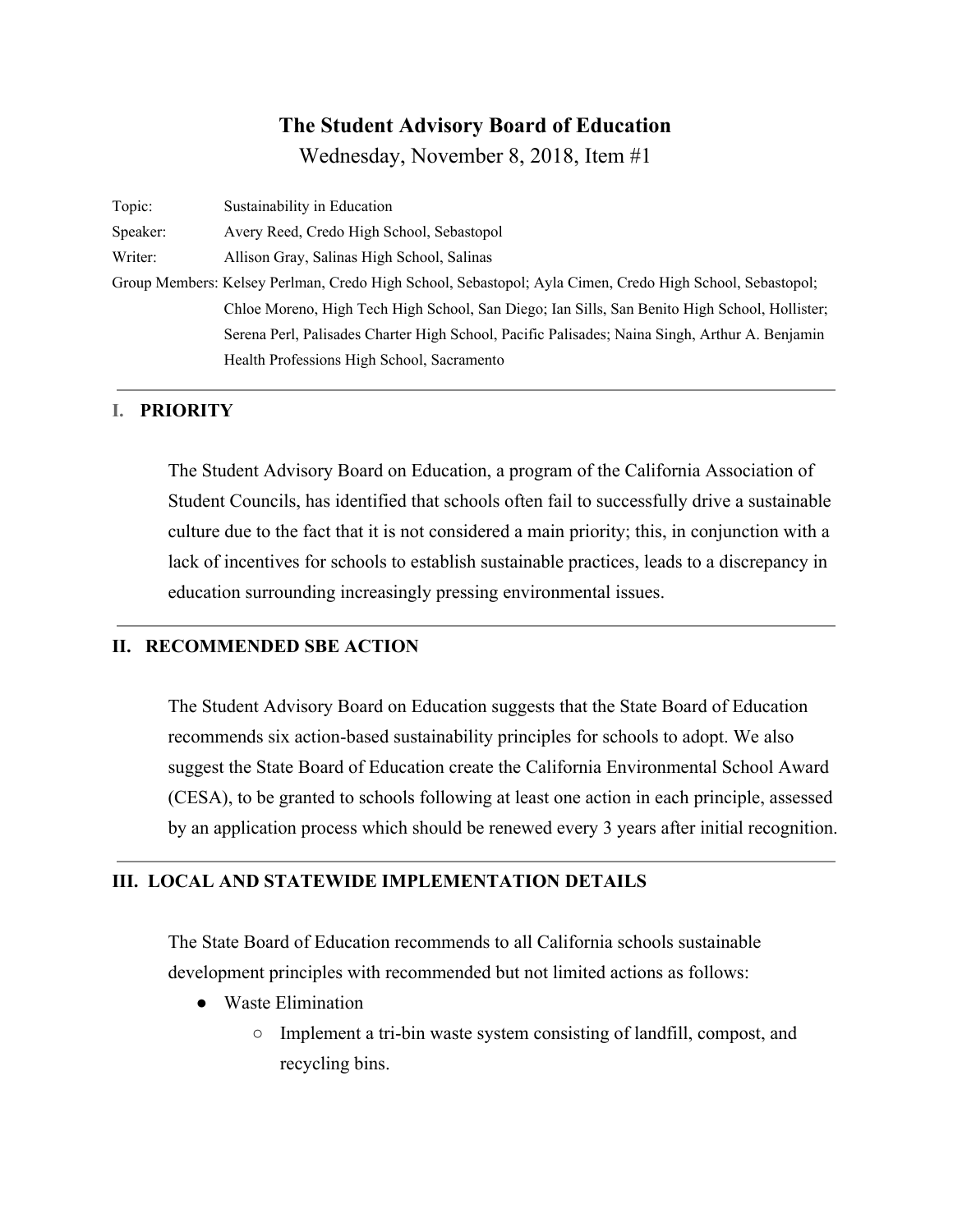- Use recycled paper and plastic products for food packaging and school supply products instead of plastic packaging.
- Minimize paper usage by at least 20%.
- **Zero Carbon Emissions** 
	- Implement solar panels or other renewable energy systems.
	- Install electric car charging systems.
	- Prioritize sustainable transportation by installing bike racks, implementing efficient bus transportation, or emphasizing students and staff walking to school.
- Nature Preservation
	- Plan or participate in local clean-ups in order to preserve natural habitats.
	- Plant a garden, emphasizing native plant species.
	- Plan or participate in nature hikes to learn about local natural habitats and connect students to nature.
- Environmental Literacy
	- Teach about climate change and possible solutions.
	- Participate in experiments modeling climate change.
	- Implement Superintendent Torlakson's *A Blueprint for Environmental Literacy: Educating Every California Student In, About, and For the Environment* in the science curriculum.
- Local Sourcing
	- Build relationships with local organizations.
	- Buy fair trade or local school supplies for classrooms.
	- Supply school lunches from local sources.
- Water Conservation
	- Install hydration stations and or dual flush toilets.
	- Implement a rainwater catch system for gardens and for flushing toilets.
	- Plant drought-resistant landscaping.

The State Board of Education shall grant the California Environmental School Award to any schools following all 6 principles, determined through an evaluation by the California School Recognition Program under the California Department of Education. We recommend the application for this award shall consist of 6 questions to evaluate the schools' actions under each principle. Schools may qualify as fulfilling each principle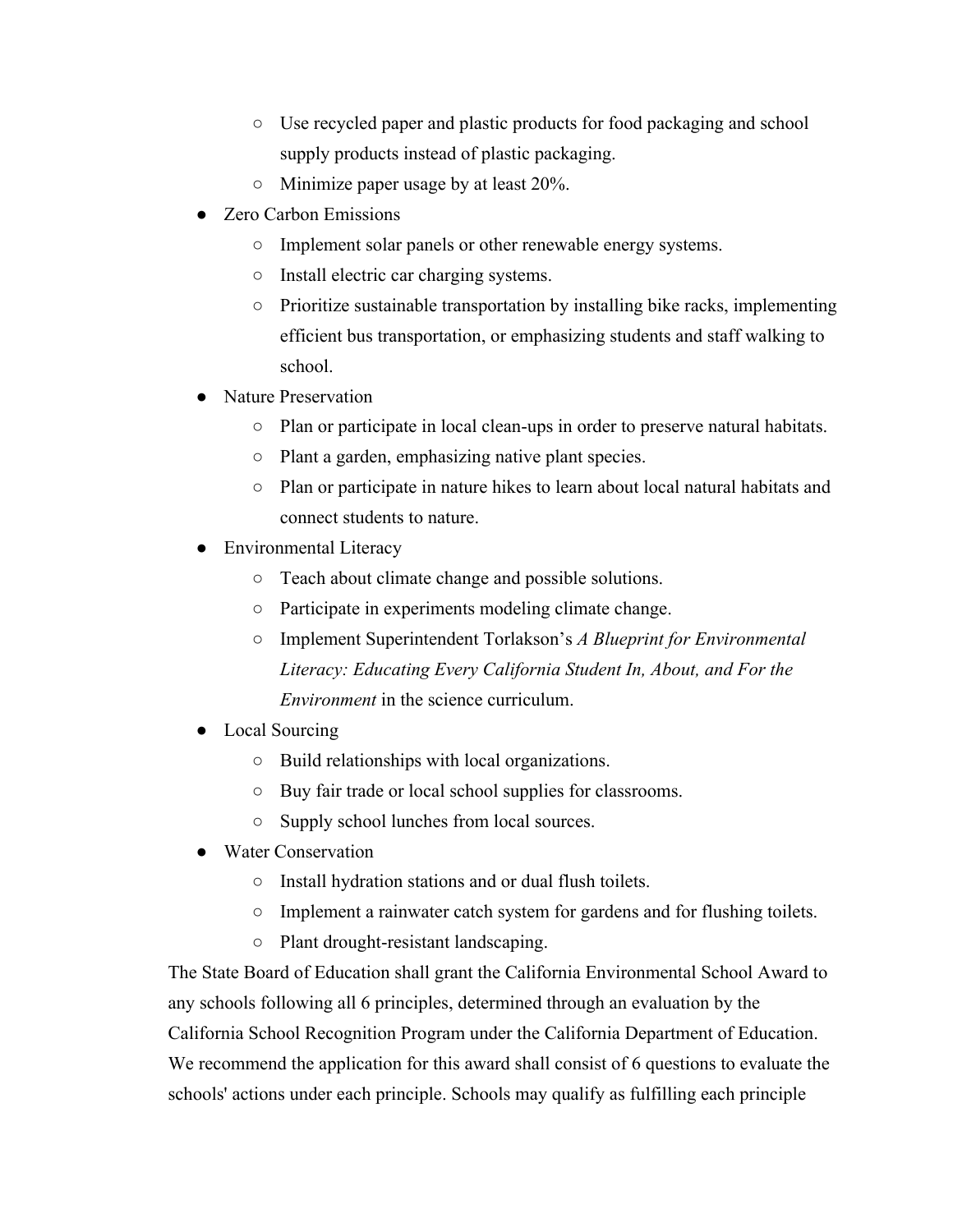with any high-quality sustainable development action that addresses the overarching idea of the category, meaning that schools will not be limited by the provided examples.

## **IV. KEY ISSUES**

- Schools lack sustainability education and practices due to a lack of emphasis on environmental issues.
- In 2017, only about 5% of US schools used solar power.
- Students are not educated on sustainability practices. At Arthur A. Benjamin Health Professions High School in Sacramento, California, a tri-bin waste system has been implemented, but students do not know how to properly use the system so all the waste goes to landfills.
- Students hold disregard for their environment. At Salinas High School in Salinas, California, there is trash all over lunch areas as well as hallways, despite the abundance of trash cans, in addition, there are very few recycling bins.
- Schools are not consistently implementing sustainability curriculum in science classes. At Palisades Charter High School in Pacific Palisades, California, students do not learn about sustainability or climate change in science classes.

## **V. PROVEN RESULTS**

- Oregon includes its own state recognition program in addition to the national Green Ribbon award. In the Oregon Green Schools award program, 141 schools are currently certified Green Schools following 4 sustainability goals.
- At Credo High School in Sebastopol, California, students follow One Planet Living principles, sustainability goals similar to our proposed principles. As part of these goals, the school sources their school lunches from local restaurants and farms as well as from a school garden, supporting their local economy and reducing their carbon footprint.
- In Salinas Union High School District in Salinas, California, the installation of solar panels and LED lights are projected to save over \$32 million for the district over the next 25 years.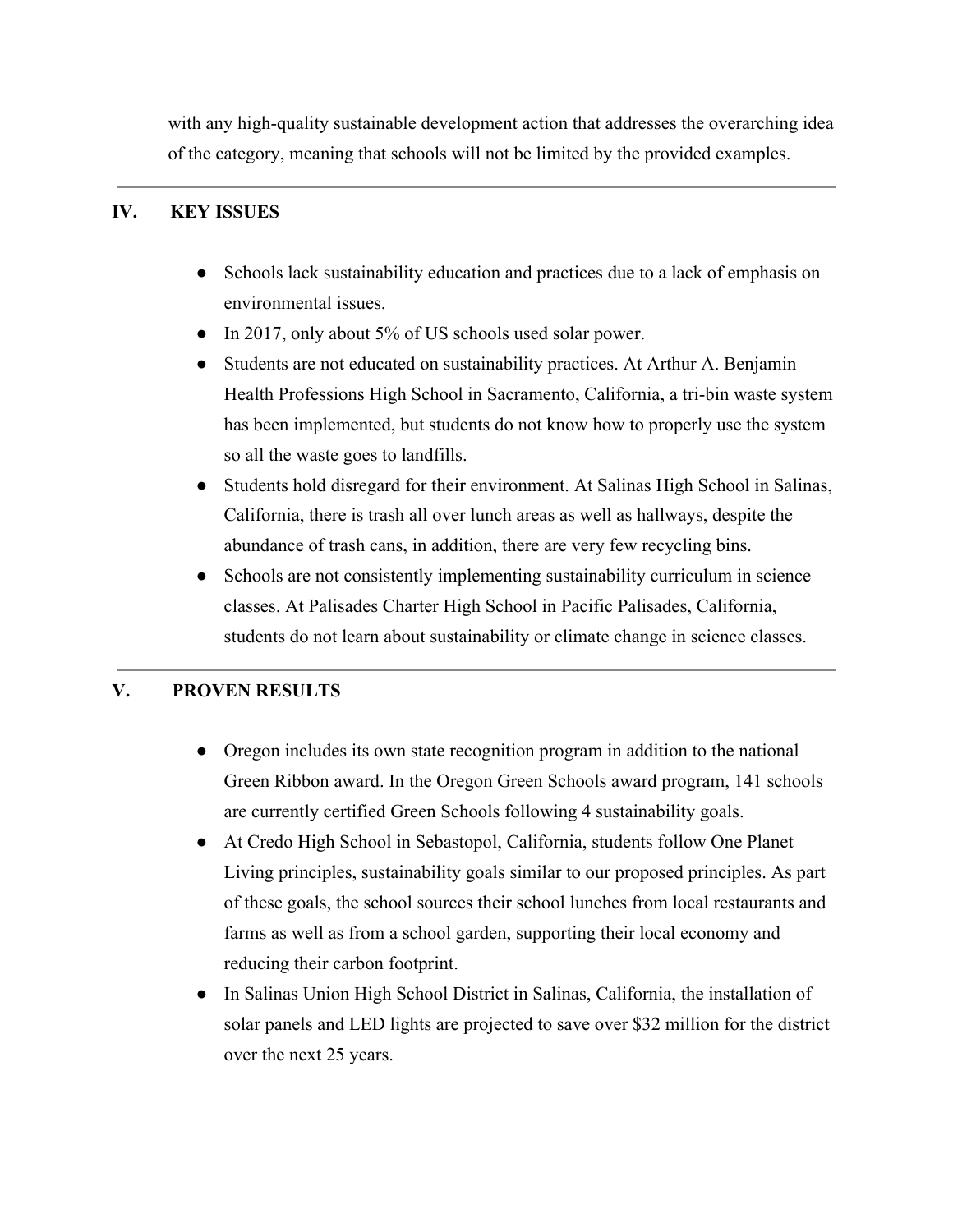- San Benito High School in Hollister, California, implemented sustainable landscaping which beautified the campus and boosted students' morale while supporting sustainable practices.
- At High Tech High School in San Diego, California, hydration stations were installed, which decreased the usage of single-use plastic bottles.
- At San Benito High School in Hollister, California, bike racks were installed, which increased the number of bikers to school - reducing the total carbon footprint of the school.

## **VI. FISCAL ANALYSIS**

The adoption of a recommendation for schools to implement six action-based principles creates a negligible cost for the State Board of Education. Given the nature of the standards to obtain an extra distinguishment award, there is no cost to the California State Board of Education, as any cost can be allocated to a separate department within the California Department of Education and will not be carried by the State Board of Education.

### **VII. RATIONALE**

As California heads towards higher sustainability goals, such as SB-100, a law passed in 2018 mandating 100% renewable energy for California by 2045, it is necessary that students learn sustainability to give them the skills and the tools they need for the future. After all, in their adulthood, they will inherit the state's sustainability goals and be responsible for solving current climate issues. As climate change becomes more imminent, students must also be educated on environmental solutions. These wants do not require new curriculum, but would be furthered by the incorporation of real-world executions of content. These real-world processes will acclimate them to a sustainable environment as a model for the future. Learning environmentally friendly actions in schools would encourage students to bring sustainable practices into their homes and communities. In addition, implementing these sustainable practices in schools will prepare students for the growing sustainability workforce, including careers as hydraulic engineers, solar technician, and desalination.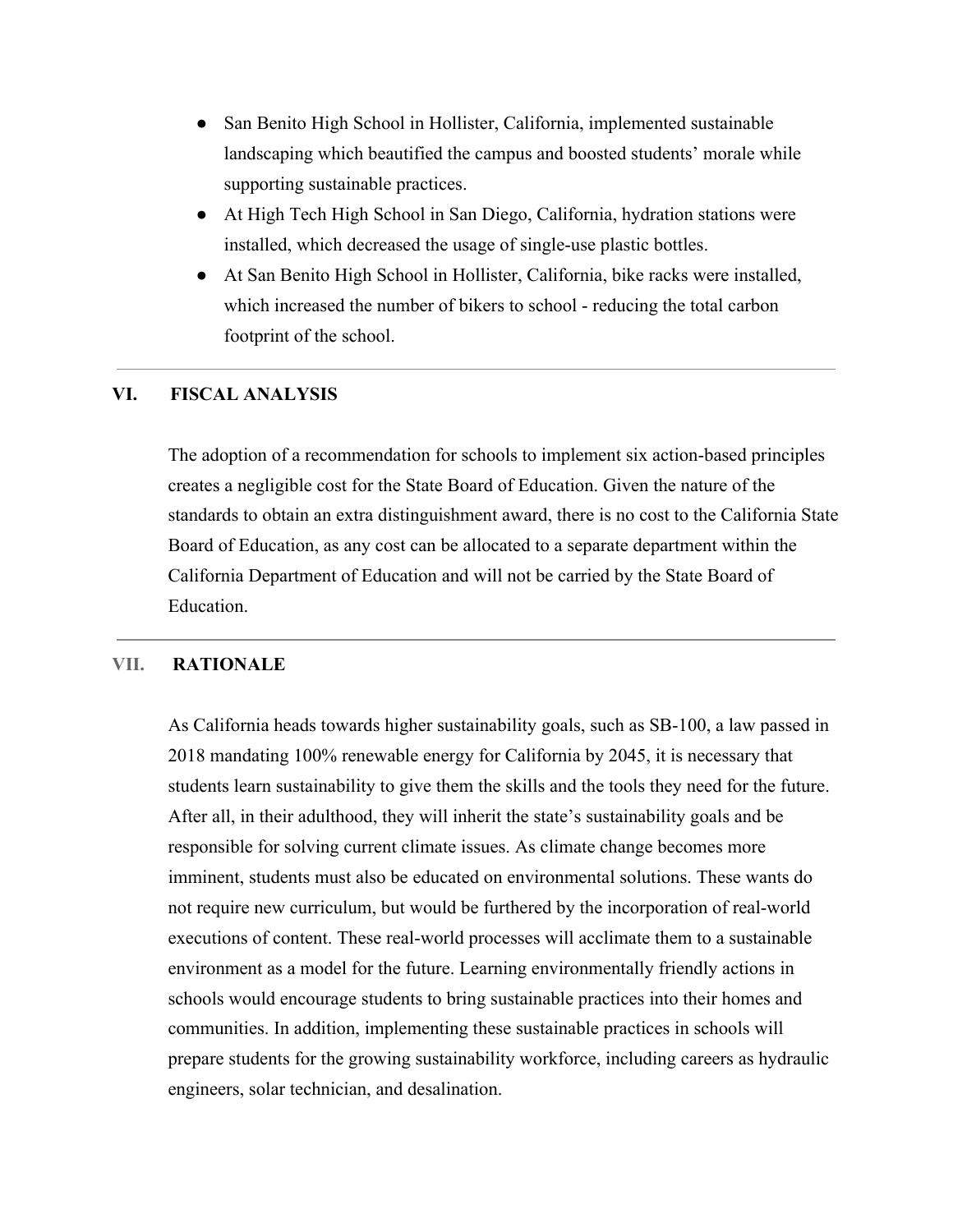## **VIII. SUMMARY OF PREVIOUS DISCUSSION AND ACTION**

- A. Previous Federal Policy:
	- a. Green Ribbon Schools Award Program
	- b. SAFETEA-LU Act (2005) Authorized funding for federal highway, transit, and safety programs, in conjunction providing funding for the Safe Routes to School program in all states and territories. This program helps students safely walk or bike to school.
- B. Previous State Board of Education Recommendations:
	- a. Approved *A Blueprint for Environmental Literacy* developed by a task force led by State Superintendent of Public Institution Tom Torlakson
- C. Previous State Legislation:
	- a. AB 1535 (2005-06) Provides grant approval program for all California K-12 schools to create and sustain school gardens.
	- b. SB 100 (2017-18) Mandates California will rely on 100% renewable energy sources by 2045.
	- c. SB 373 (2001-02) Supports instructional strategies to improve recycling in California's school districts and distributes grants for this purpose.
	- d. SB 720 (2017-18) Increases access to environmental education through outdoor learning and other non-classroom actions to incorporate environmental literacy into core curriculum.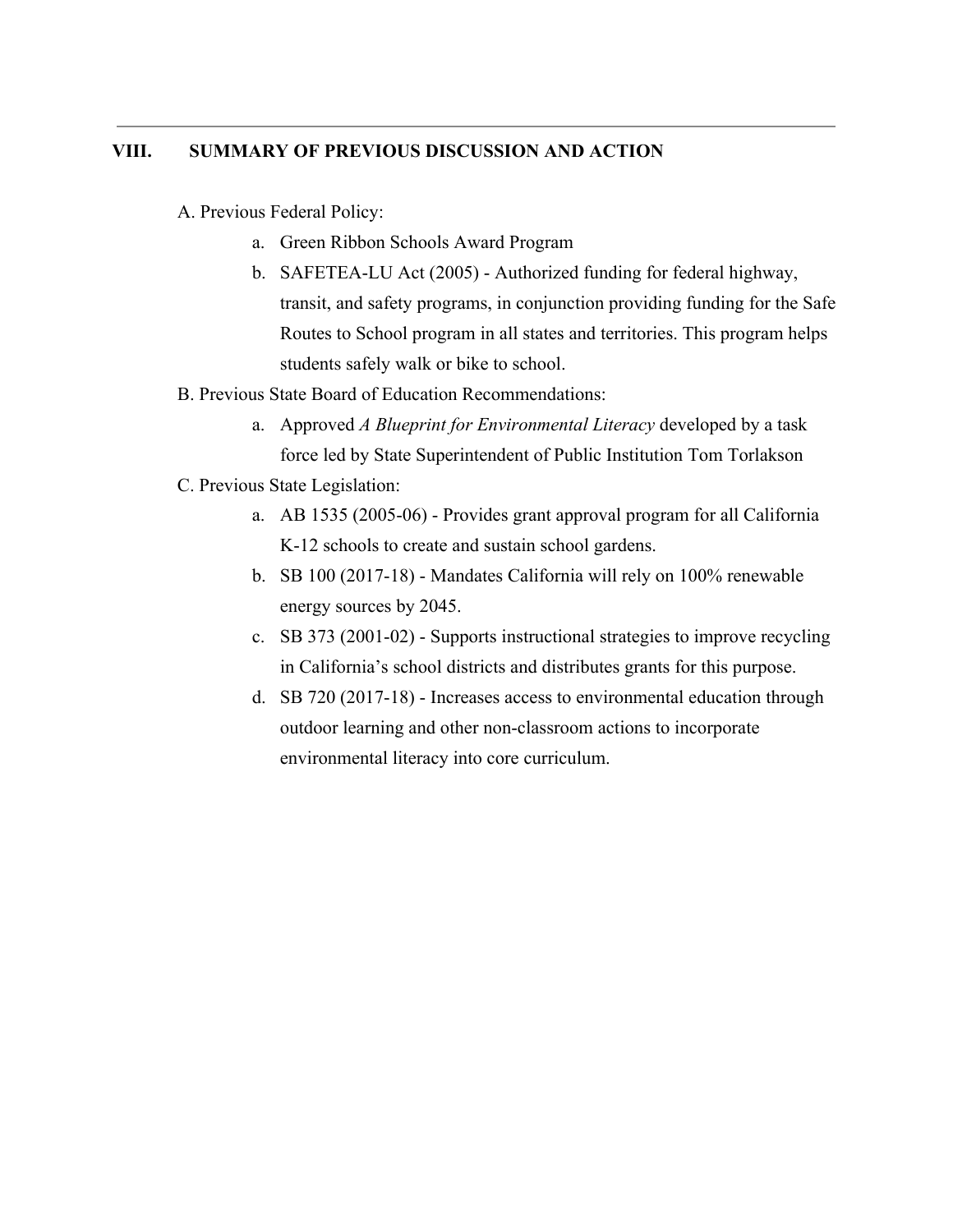Thursday, November 8, 2017, Item #2

| Topic:   | <b>Mental Health Education</b>                                                                         |  |
|----------|--------------------------------------------------------------------------------------------------------|--|
| Speaker: | Jashandeep Lobana, Henry J. Kaiser High School                                                         |  |
| Writer:  | Melani Thrasher, Frontier High School, Bakersfield                                                     |  |
|          | Group Members: Olivia Ang-Olson, C.K. McClatchy High; Rose Clara, C.K. McClatchy High School; Udayanti |  |
|          | "Tinni" Mukherjee, Dublin High School; Brenna Pangelinan, Eastlake High School; Wudase                 |  |
|          | Yigletu, Oxford Academy High School.                                                                   |  |

### **I. PRIORITY**

The Student Advisory Board on Education, a program of the California Association of Student Councils, has identified that a majority of the mental health education standards in place for K-12 students within the state Health Framework are not being fulfilled in the classroom, leaving students without the necessary knowledge and skills covered within them as a critical issue facing the state of California.

### **II. RECOMMENDED SBE ACTION**

The Student Advisory Board on Education recommends that a task force be created with the purpose of evaluating the efficacy of the implementation of the new mental health standards within the 2019 Revised Health Framework. This task force would be employed with the job of collecting and evaluating the classroom implementation of the current standards within the revised Health Framework.

### **III. LOCAL AND STATEWIDE IMPLEMENTATION DETAILS**

The Student Advisory Board on Education recommends that the State Board of Education create a task force that ensures local schools are consistently and effectively implementing the mental health standards created by the state.

● To formulate an online assessment of student's knowledge of mental health as indicated by standards for each grade level as well as their input on how their school has implemented the new mental health standards.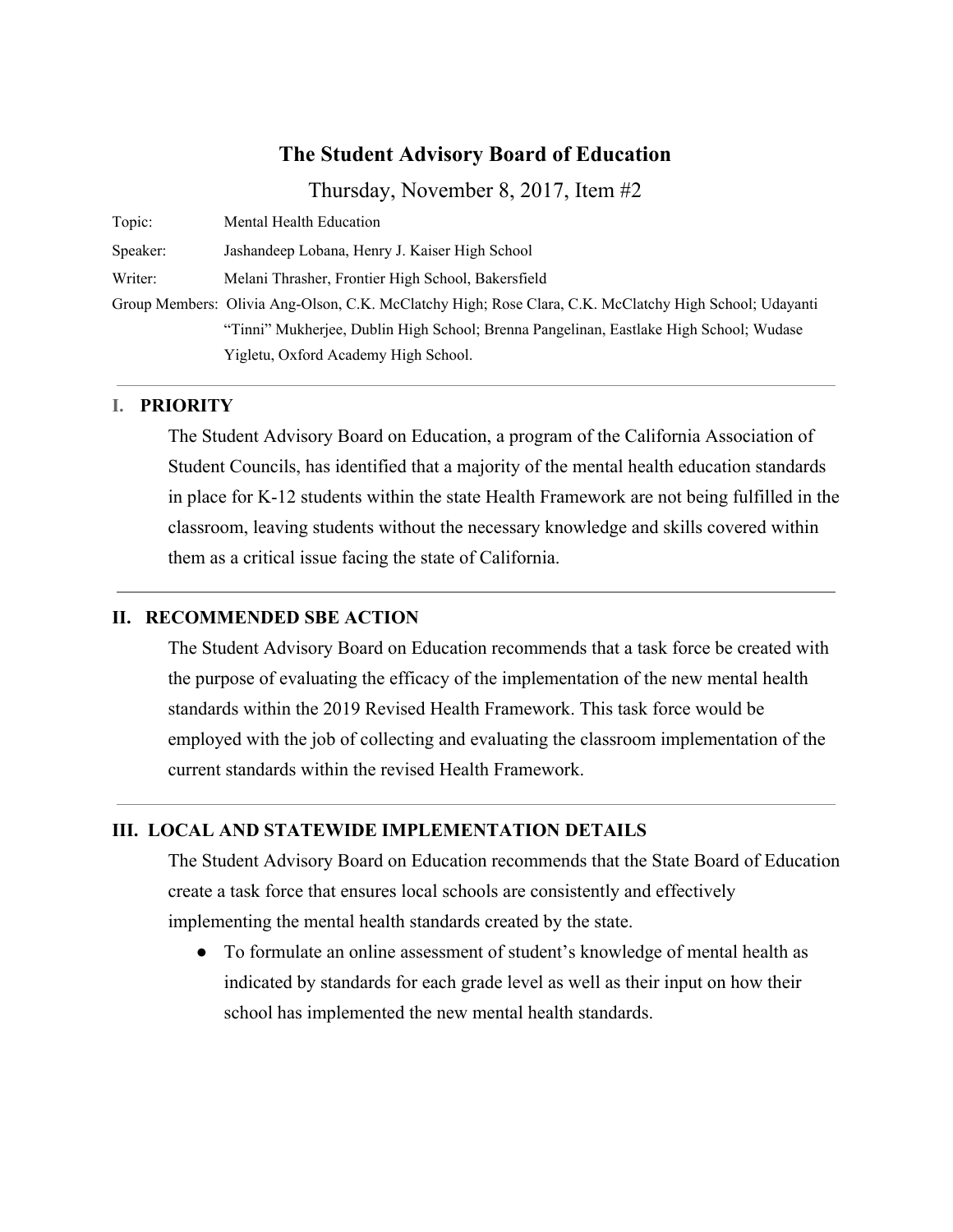- To provide assessment results that will indicate which schools need support in implementing state standards and to compile a list of best practices from higher performing schools.
- To create a profile of students mental health state so counselors and other mental health professionals can better assist their students.

## **IV. KEY ISSUES**

- Suicide is the 3rd leading cause of death for youth ages 10-24, an epidemic rate<sup>1</sup>
- Nearly half of teens (42 percent) report they are not doing enough or are not sure if they are doing enough to manage their stress and more than 1 in 10 (13 percent) say they never set aside time to manage stress.<sup>2</sup>
- Mental illnesses are stigmatized
- The education students report receiving does not cover the K-12 standards set by the SBE in the current Health Framework
- Students lack the tools to recognize the signs of mental health problems within themselves and others
- Students lack the necessary knowledge to identify signs of worsening mental health in their peers and themselves and are unaware of resources they have
- Students show little ability to distinguishment between mental health and mental illness.

## **V. PROVEN RESULTS**

• Due to their prioritization of mental health education, New York has the lowest suicide rate amongst teens. The state has instituted a Mental Health Education Advisory Council which has been largely responsible for creating mental health resources and education framework; including mental health literacy in schools, draws connections between mental health and physical health, and is "designed to enhance student understanding, attitudes and behaviors that promote health, and well-being and human dignity."

<sup>&</sup>lt;sup>1</sup> Statistic from the National Alliance on Mental Illness

<sup>2</sup> The American Psychological Association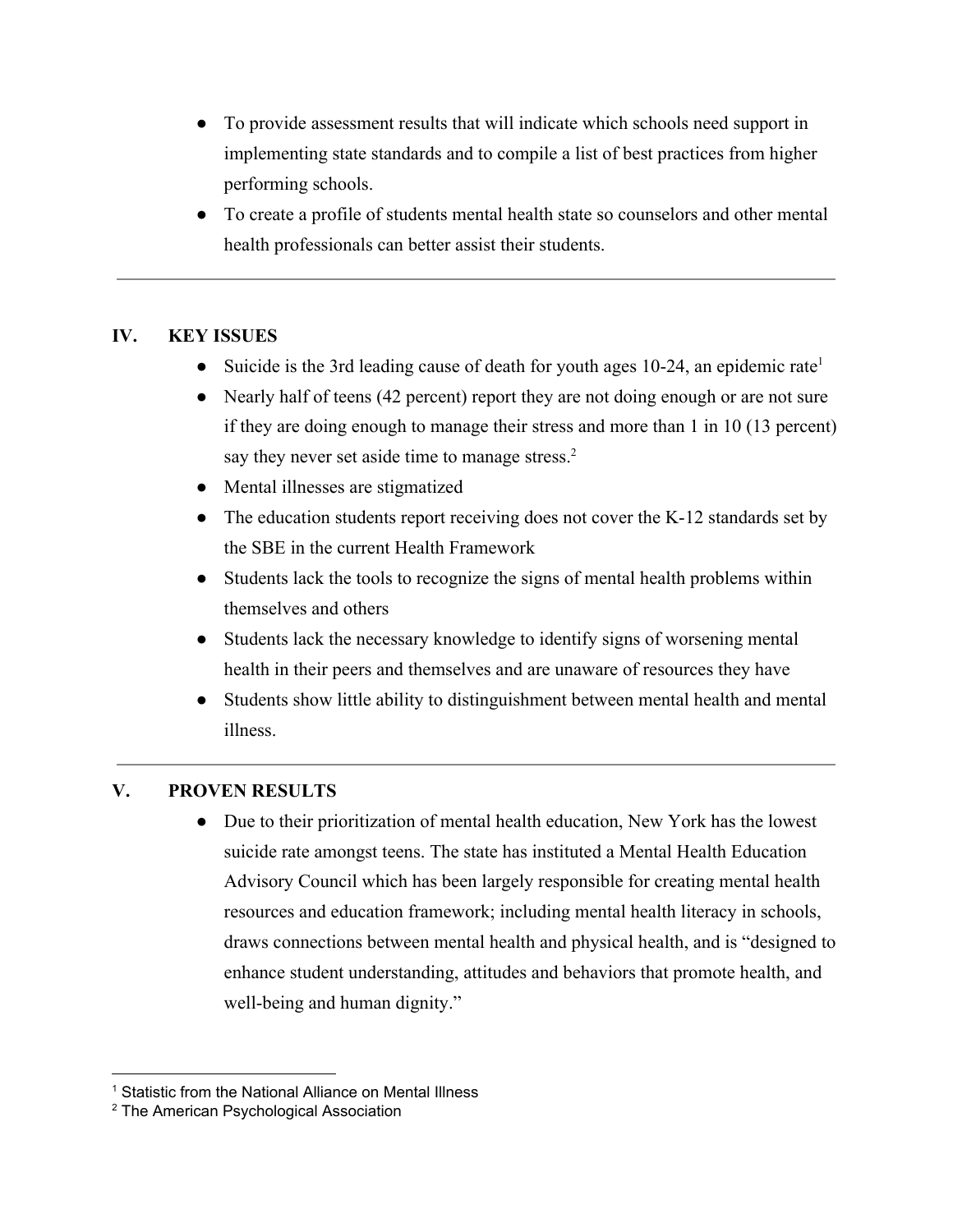- E.R. Taylor Elementary School in the San Francisco Unified School District implemented the Healthy Start Room, a space designated specifically for mental health education. The final report of the Healthy Start grant program found a correlated increase in the school's Academic Performance Index, from 444 in 2000 to 784 in 2009 with the creation and avid use of this Healthy Start Room.
- The Healthy Start Grant final report indicated that after the implementation of Family Solutions Collaborative / Montclair Community Collaborative, a mental health, primary care service, and parent education center; 64.9% of Lehigh Elementary School students served by the counseling program showed significant improvement in mental health outcomes.

### **VI. FISCAL ANALYSIS**

- The creation of a Mental Health Task Force entails minimal costs of the recruitment of task force members.
	- Meeting spaces will be donated at no extra charge
	- Members can be responsible for providing their own transportation
- A statewide task force would be more cost effective than delegating tasks to districts because there will be no additional staff fees.

## **VII. RATIONALE**

While there are K-12 mental health standards within the Health Framework they are not present in the classroom. A quick poll of those in the mental health group at the Student Advisory Board on Education revealed that no student knew of the existence of the standards nor did they recount learning anything stated within them. This finding was worrisome as every student deserves to feel safe, supported, and significant; all of which can be fostered from a proper mental health education.

Strong mental health practices amongst students fosters a safer and productive school environment. Students who are aware of the importance of mental health can combat stress and recognize when they need to ask for help lead happier, healthier, and more productive life. By receiving an education that fulfills the standards and distinguishes between mental health and mental illnesses, students are less likely to self diagnose, use microaggressions about mental illnesses, and abuse substances. Education decreases the stigma surrounding mental health,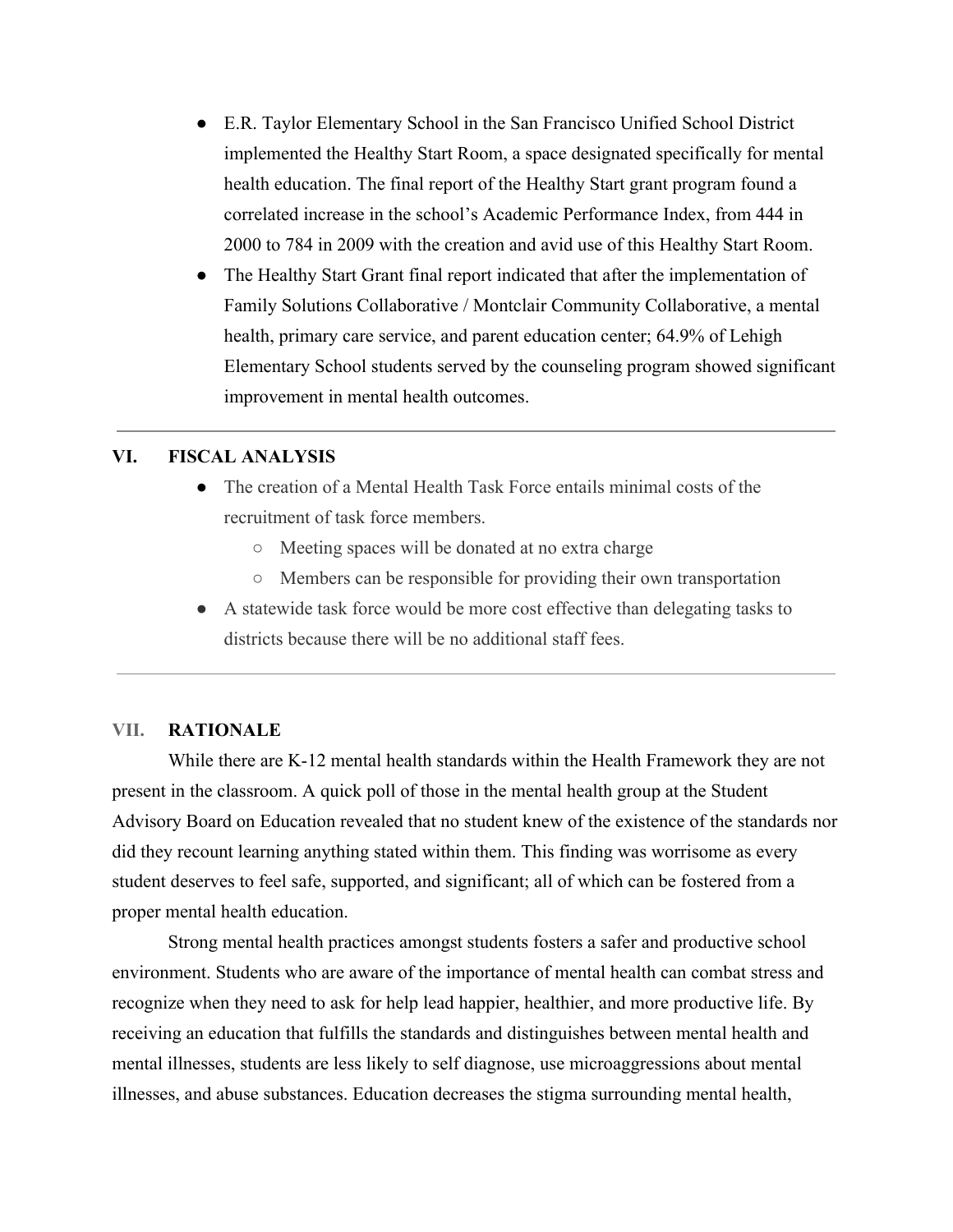consequently students will be more likely to recognize mental health struggles in themselves and others, in turn initiating the effort to speak up about such issues.

Currently, the only task force dedicated to mental health education focuses on making mental health resource policy decisions and allocating project CAL-Well federal grant funds-leaving the need for a task force that is dedicated to measuring the quality of the implementation of state mental health education standards. Creating this task force to measure the efficacy of the new standards proves that the SBE is supporting student mental health, which in return sets a precedent for local districts, parents, and entire community to follow. Despite the quality of the current standards they have failed in their implementation, the 2019 revised standards are exemplary and the creation of a task force to measure their efficacy would inhibit the loss of their value. The task of assessing statewide standards can not be measured in each locality, but rather by one entity that oversees the implementation of mental health standards in all California schools in order to ensure reliable data.

-

#### VIII. SUMMARY OF PREVIOUS STATEWIDE DISCUSSION AND ACTION

A. Previous State Board of Education Action:

● Student Mental Health Policy Workgroup was convened to assess the current mental health needs of California students and gather evidence to support its policy recommendations to the State Superintendent of Public Instruction and the California Legislature. The all-volunteer, unpaid work group is composed of teachers, school counselors, school social workers, school psychologists, school nurses, and school administrators, and state and county mental health professionals. This diverse group has used its combined expertise to develop policy recommendations related to mental health training for educators, youth suicide, student safety, and other mental health-related issues. The SMHPW meets quarterly in Sacramento. All meetings are open to the public.

B. Previous Pertinent Regulations and Policy:

- California Education Code Section 51210.8
	- $\circ$  (a) The SBE shall adopt the content standards in the curriculum area of health education. (b) The content standards shall provide a framework for instruction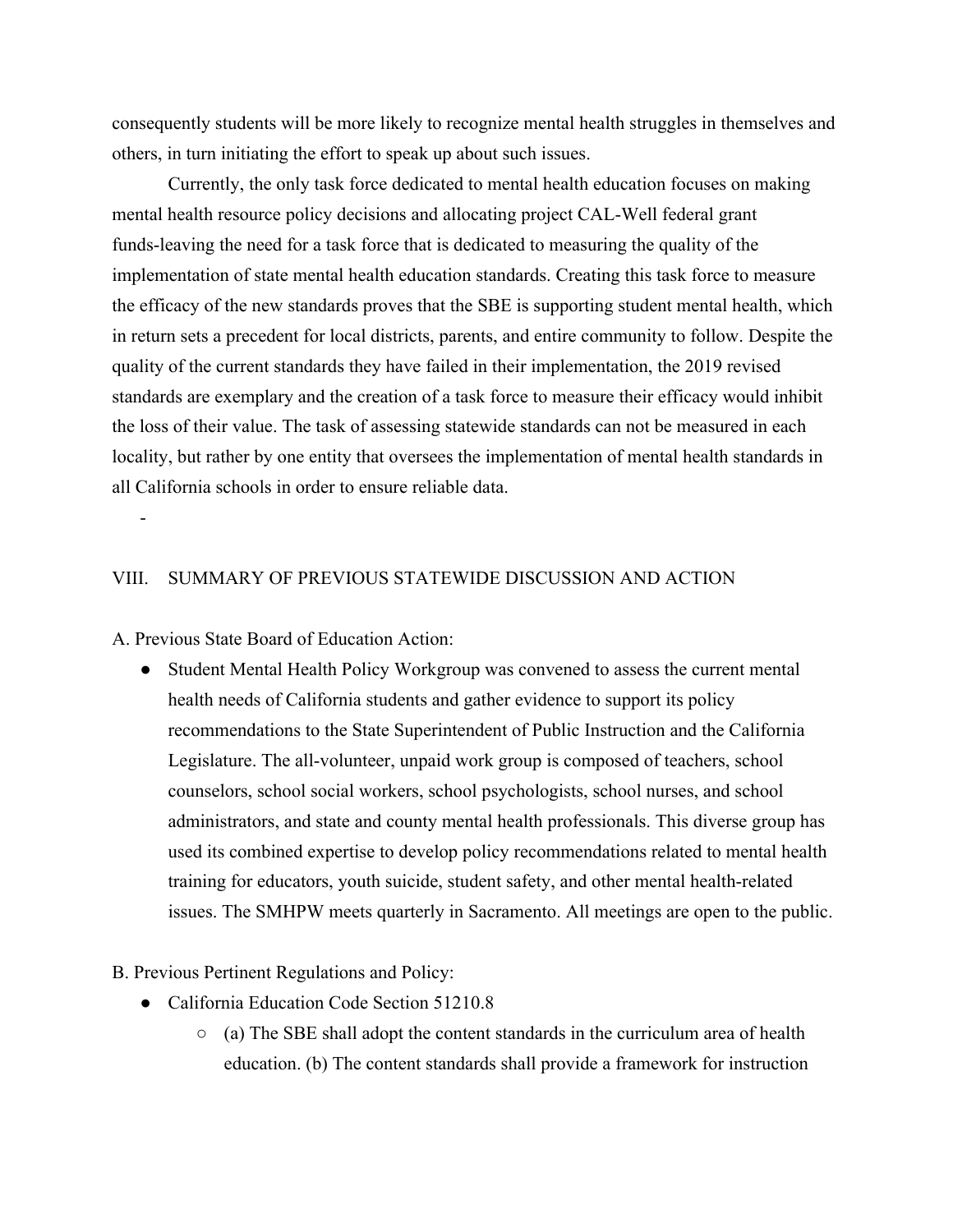that a school may offer in the curriculum area of health education. This section does not require a school to follow the content standards.

- Assembly Bill 2639
	- Requires schools that serve students in grades seven through twelve to review policies on pupil suicide prevention every five years and update the policy, if necessary. AB 2639 also permits local educational agencies to update the policy more frequently. The bill requires that specific local implementation be geared towards at risk students and that LEA approve the criteria for identifying appropriate services and how to refer them to students and their families.
- Senate Bill 972
	- To increase awareness of services available to students by requiring public schools, private schools, and public and private institutions of higher education that issue pupil identification cards to include the telephone number for a suicide prevention hotline or the Crisis Text Line.The bill requires the local authorities to implement it to specifically address high risk students, superintendents to instruct counselors on how to inform students about the resources on the back of their ID cards, and for the IQC to re-examine the totality of mental health instruction throughout the state provided by the state Health Framework
- Proposition 63:
	- Provide community-based mental health services to California residents. Mandates that several entities such as the California State Department of Mental Health and the Mental Health Services Oversight and Accountability Commission oversee the counties underneath Proposition 63. Prop 63 focuses on stakeholder opinion and input and imposes a 1% income tax on personal income in excess of \$1 million. The process of obtaining stakeholder input for rules took less than a year. Individual counties were obligated to develop their plans, with three stages of local funding, three-year plans, and long-term strategies. In specifics, these counties use their mental health departments to create plans.
- Assembly Bill 114
	- Eliminated all statutes and regulations related to AB 3632. The bill transferred responsibility and funding for educationally related mental health services, including residential services, from county mental health and child welfare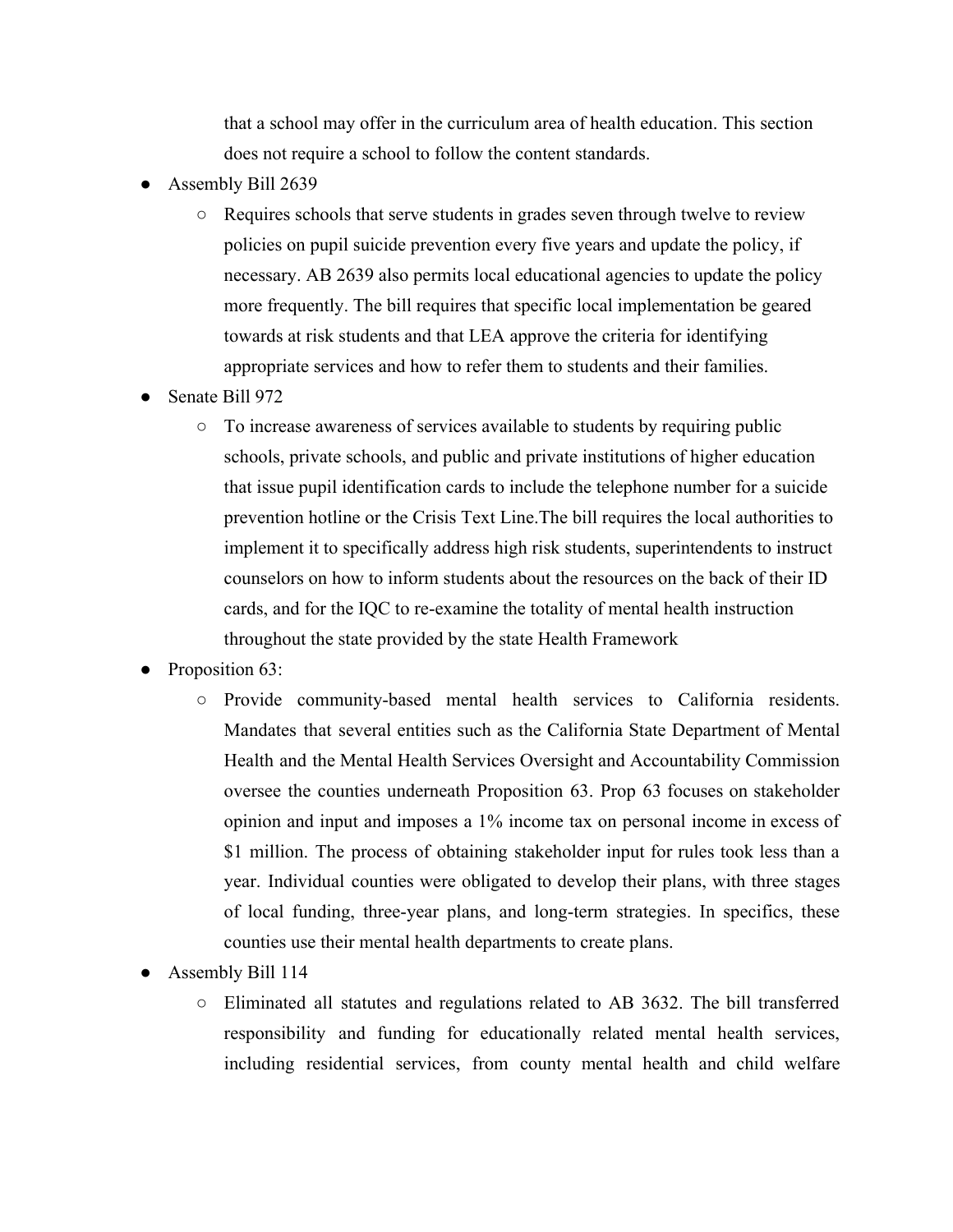departments to education. Assembly Bill 114 replaced Assembly Bill 3632. The implementation of Assembly Bill 114 cost up to \$420.3 million.

- C. Previous Student Advisory Board on Education Proposals
	- 2017 Mental Health Proposal
		- The 2017 Student Advisory Board of Education recommends that the California SBE urge the state legislatures to require one semester (.5 unit) of health education, including the current mental health standards, as a state minimum course requirement for graduation. We also recommend that the California SBE encourage local districts to adopt health classes that follows curriculum that meets the current mental health standards as a requirement for students to graduate high school.
	- 2016 Mental Health Proposal
		- The 2016 Student Advisory Board of Education recommends the SBE to urge the IQC to supplement a framework for mental health within the Health Framework for California Public Schools to complement pre-existing mental health standards.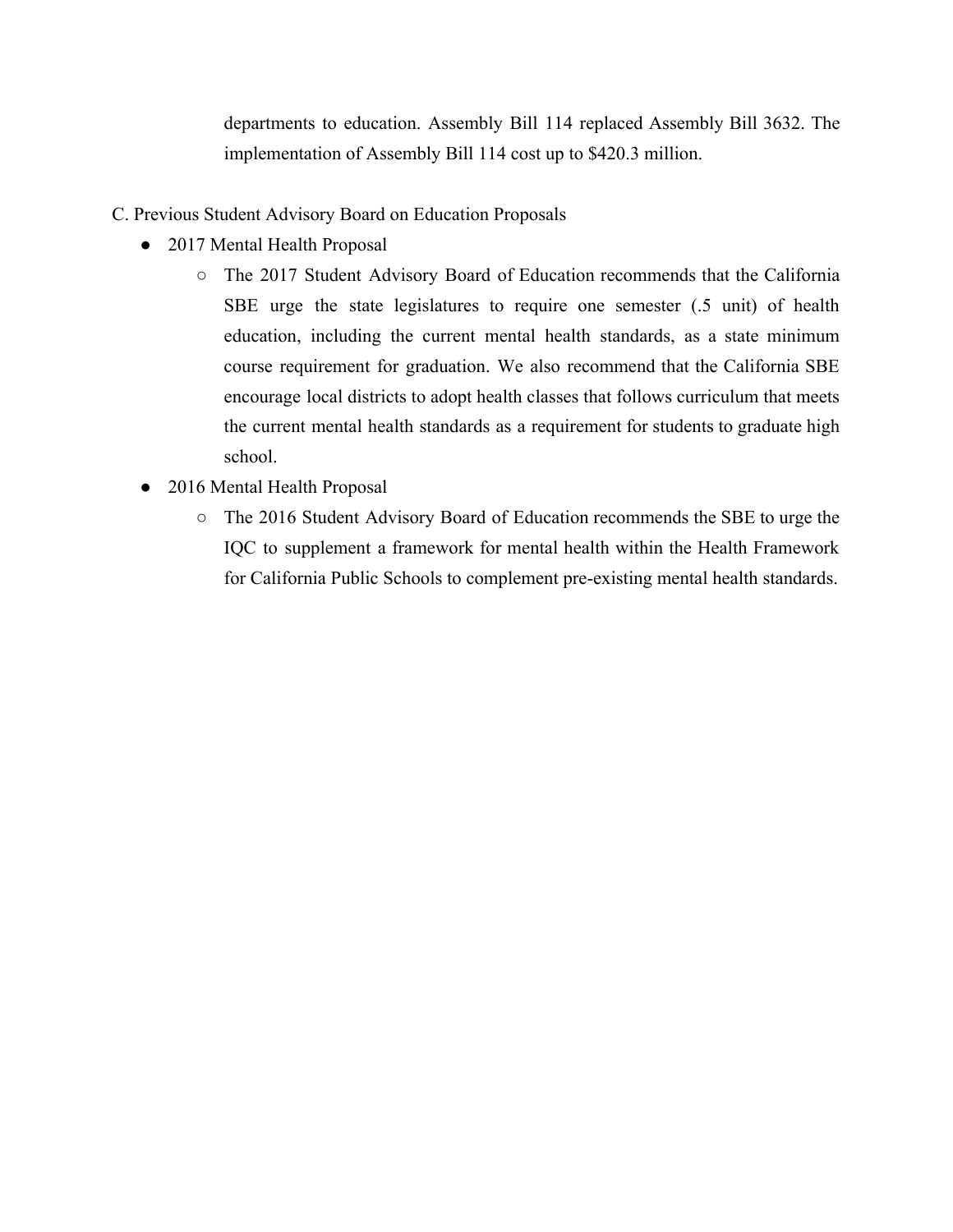Wednesday, November 8, 2018, Item #3

Topic: Inclusive History Curriculum Speaker: Valerie Savaia, Imperial High School, Imperial County Writer: Isaiah Colmenero, High Tech High School, San Diego County Group Members: Christine Kim, Leigh High School, Santa Clara County, Fiona Huang, Troy High School, Orange County, Vidhima Shetty, California High School, Contra Costa County, Norma Garcia, Bright Star Secondary Charter Academy, Los Angeles County, Rachel Lu, South Pasadena High School, Los Angeles County, Colin Lera, Rio Vista High School, Sacramento County

## **I. PRIORITY**

The Student Advisory Board on Education, a program of the California Association of Student Councils, has identified a lack of primary sources and perspectives implemented in the History-Social Science Framework from underrepresented minorities as a critical issue facing the state of California.

## **II. RECOMMENDED SBE ACTION**

The Student Advisory Board on Education recommends the California State Board of Education revise the History-Social Science Framework to incorporate more suggestions of primary sources, from authors of underrepresented backgrounds. Authors educated in specific fields pertinent to the context of the curriculum framework would provide multiple perspectives necessary to the students' experience in the classrooms while learning history.

## **III. LOCAL AND STATEWIDE IMPLEMENTATION DETAILS**

The Student Advisory Board on Education recommends the revisions to the current History-Social Science Framework to accurately represent holistic viewpoints of the history curriculum.

• The State Board of Education would instruct the Instructional Quality Commission to include and prioritize more primary resources and instructional materials suggestions into the current History-Social Science Framework available to accurately represent all holistic viewpoints.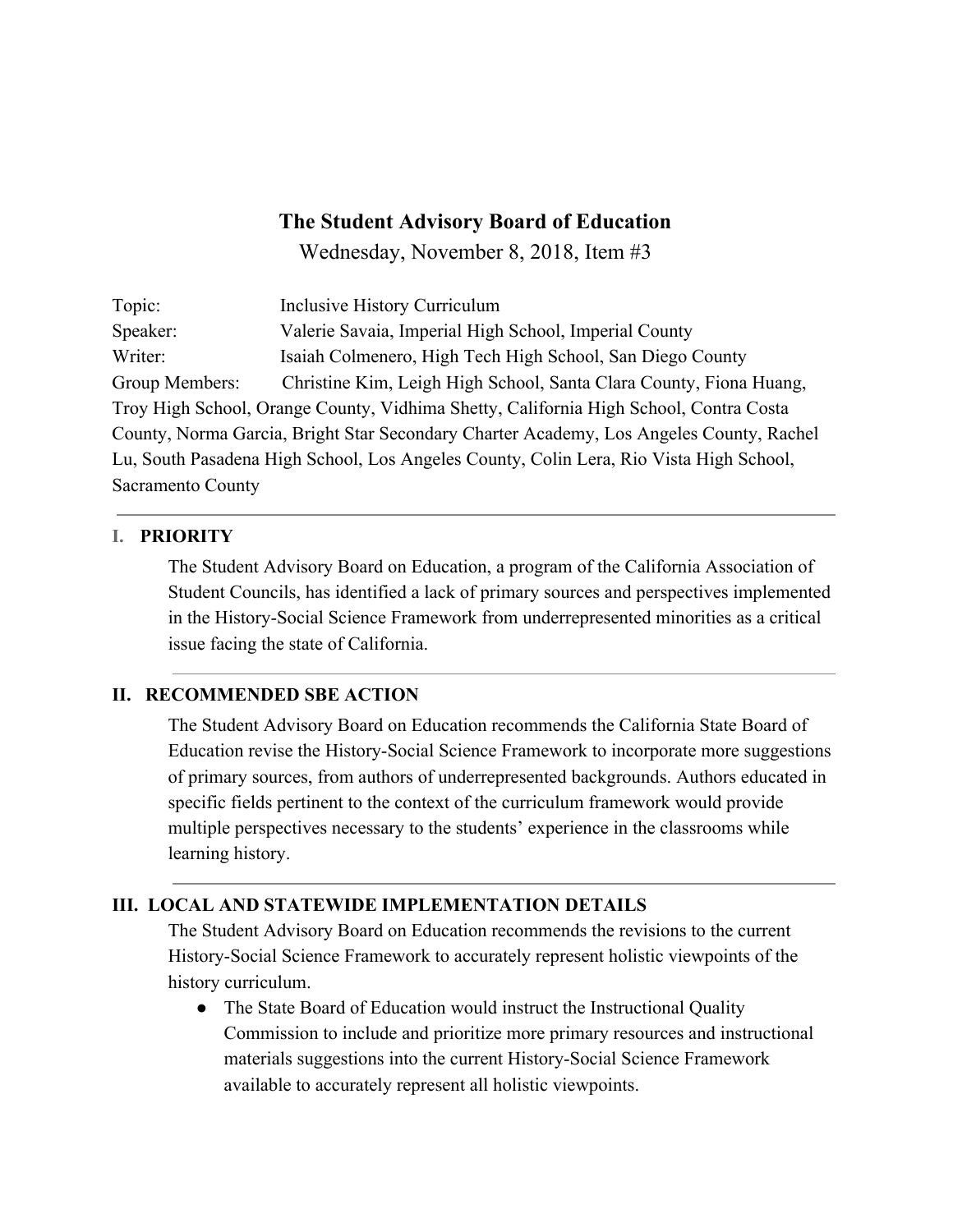● The prioritization of underrepresented authors in these suggested sources will be reviewed and revised to include the contribution of various groups in the history of California and the United States as defined in Senate Bill 48.

## **IV. KEY ISSUES**

- The current standards for the History-Social Science Framework leaves many underrepresented ethnicities entirely looked over or briefly addressed even when they play a significant role in history, leaving underrepresented students feeling isolated and unimportant.
- There is a lack of suggested primary resources and extra instructional materials in the History-Social Science Framework that is authored by or related to historically underrepresented groups.
- The degree of inclusivity of the curriculum is entirely up to the teachers' and districts' discretion, many teachers only pay attention to including a wide variety of perspectives if it is within the set curriculum.
- Teachers are hesitant to discuss topics that are not outlined in state standards.

# **V. PROVEN RESULTS**

An ethnic studies pilot program was implemented in San Francisco high schools between the 2010-11 and 2013-14 school years and examined the roles of race, nationality and culture on identity and experience. A San Francisco State study on the program found that there was subsequent increase in attendance and academic performance of students who were initially at the risk of dropping out. Curriculum that was rooted in the variety of historical perspectives helped in closing the achievement gap, reducing dropout rates, and increasing graduation rates. The positive outcomes of the program resulted in its expansion to all 19 schools in the San Francisco Unified School District during the 2015-16 school year.

The Fair Education Act requires schools to teach about the contributions of women, people of color, and other historically underrepresented groups in the history of California and United States. In addition, the cultural and racial diversity of American historical society is to be portrayed accurately and equitably has been found to increase attendance and academic performance among students. With the emphasis of including the development of minority groups in California and the United States, the act has contributed positively to highlighting underrepresented people in varied, positive, and contributing roles.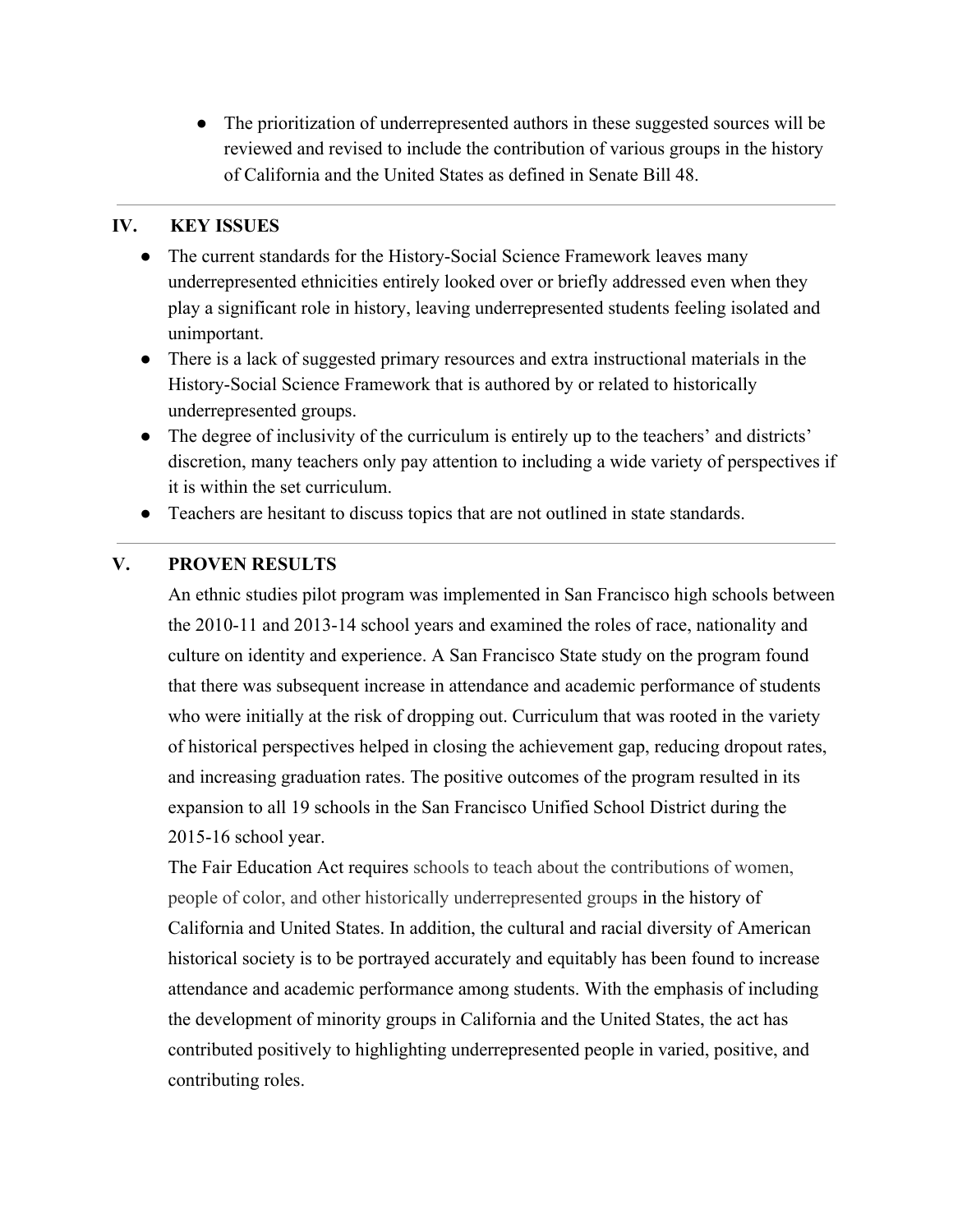## **VI. FISCAL ANALYSIS**

We are asking to revise the current History-Social Science Framework to be more inclusive of underrepresented perspectives. This entails no costs for the revisions to the framework and would be financially dependant on local education agencies.

## **VII. RATIONALE**

- The Student Advisory Board on Education identified that developing revisions to the framework by recommending the inclusion of more primary sources that focus on underrepresented perspectives will overall benefit students.
- The revised framework will aid students in adopting a holistic approach when understanding history.
- Primary sources will allow students to make better inferences and insights.
- Civic engagement will grow alongside the curriculum as students gain insight into underrepresented perspectives and peoples
- Implementing revisions to our current framework would ultimately help students feel more accurately represented in an inclusive environment while gaining a more worldly view.

# **VIII. SUMMARY OF PREVIOUS STATEWIDE DISCUSSION AND ACTION**

## **A. Previous Legislative Action:**

- 1. Senate Bill 48: (2011) Senate Bill-48 amends the California Education Code to include Fair, Accurate, Inclusive, and Respectful references to contributions by people with disabilities and members of the LGBT community in history and social studies curriculum.
- 2. Assembly Bill 2772: (2018 VETOED) Assembly Bill-2772 sets up a three-year pilot program allowing 11 school districts that would be picked from throughout California to require students to take a semester or year of ethnic studies in order to graduate.
- 3. Assembly Bill 2002: (2018 DIED) Assembly Bill 2002 requires the commission to develop a model curriculum in Hmong history and cultural studies, as provided. The bill would require the commission, on or before December 31, 2019, to submit the model curriculum to the state board for adoption.

## **B. Previous Superintendent Action**

1. In place of the 1988 content standards for history, State Superintendent Tom Torlakson developed a new curriculum framework during the 2015-16 year to set new content standards for history. This new current framework, officially adopted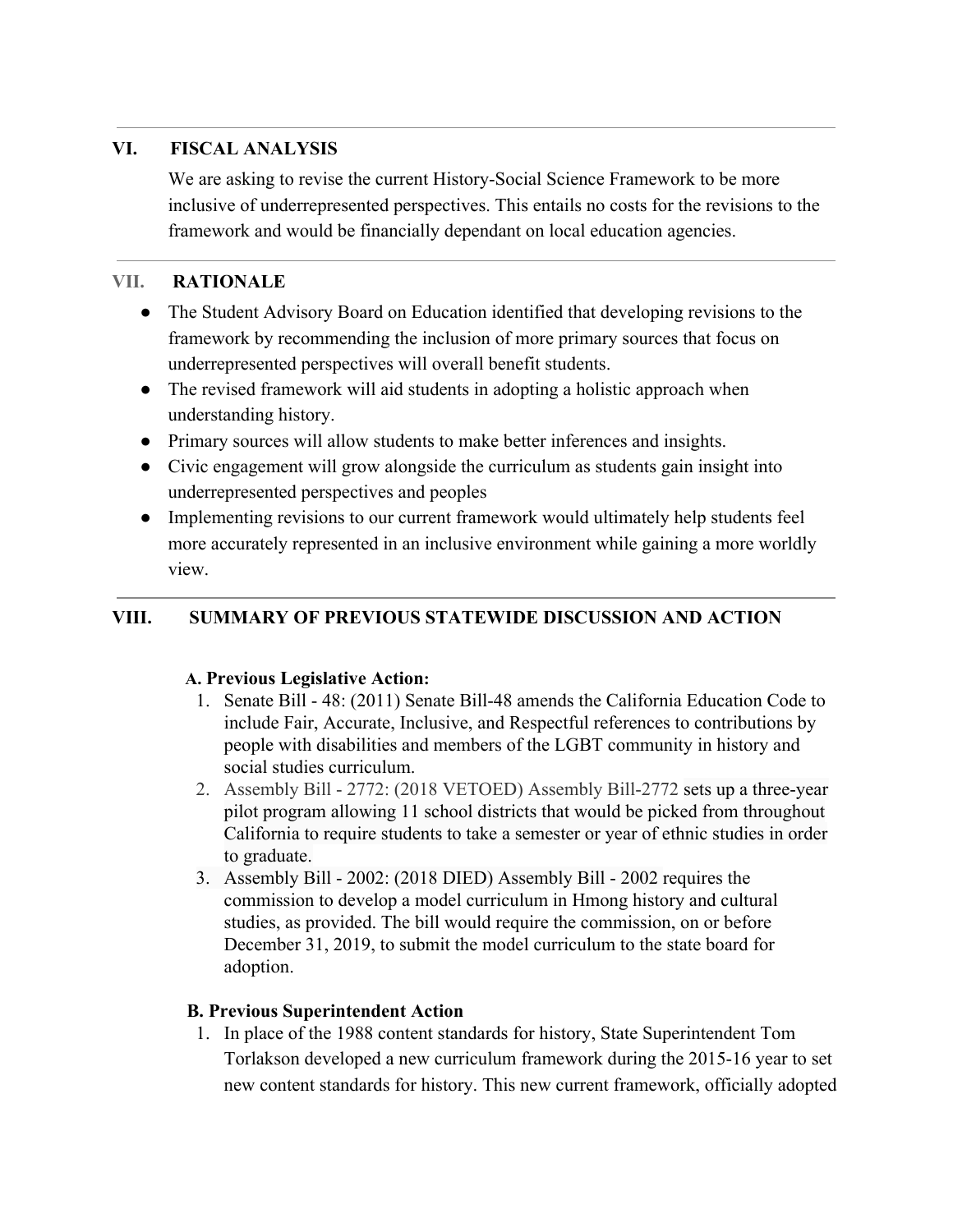in July 2016, lists what is by law supposed to be found in the state curriculum-content standards, namely, the topics that are to be covered in each grade.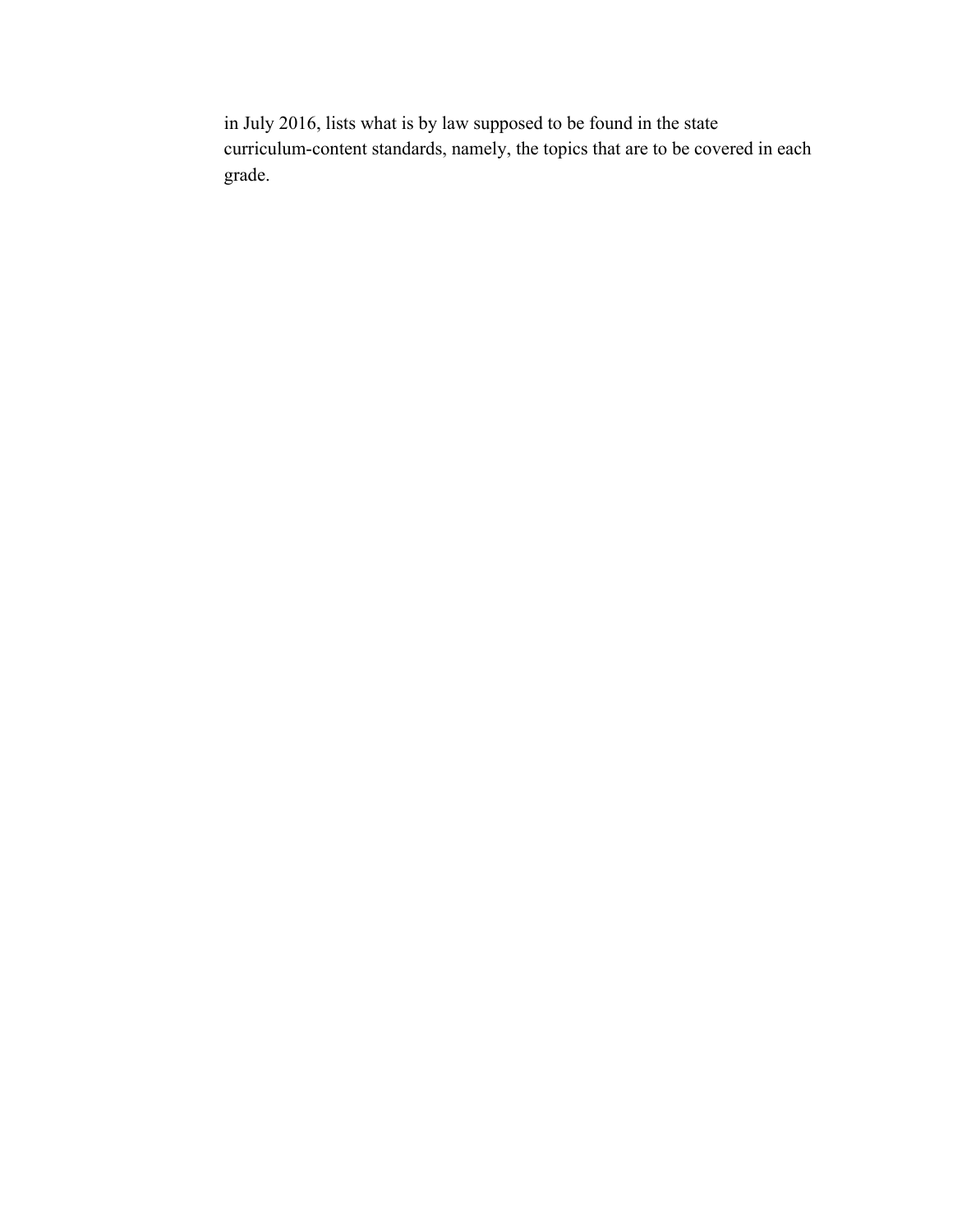Thursday, November 8, 2018, Item #5

| Topic:   | Sex Education                                                                                         |  |
|----------|-------------------------------------------------------------------------------------------------------|--|
| Speaker: | Stephen Kim, Sunny Hills High School, Fullerton                                                       |  |
| Writer:  | Rachel Hunt, Newark Memorial High School, Newark                                                      |  |
|          | Group Members: Siena Burgart, Newark Memorial High School, Newark; Hanwul Choi, South Pasadena, South |  |
|          | Pasadena; Angel Jimenez, Mountain View High School, El Monte; Christopher Tan, Granite Bay            |  |
|          | High School, Carmichael; Zachary Patterson, University City High School, San Diego                    |  |

### **I. PRIORITY**

The Student Advisory Board on Education, a program of the California Association of Student Councils, identifies the lack of consistent implementation of comprehensive, inclusive sex education throughout the school districts of California, as mandated by Education Code Section 51933 and section 51934, as an imperative issue facing the state.

### **II. RECOMMENDED SBE ACTION**

The Student Advisory Board on Education recommends the State Board of Education forms a task force consisting of members from the Department of Education, the Attorney General's Office, and students to conduct an audit of the implementation of the sex education curriculum. When the task force finds a school district who is not in compliance with the education code, it will then disseminate a framework of guidelines and materials to assist with effectively implementing sex education. Should the school district prove to be actively refusing to provide sex education, they will be reported to the Attorney General's office, who may then sue this violation of the law.

### **III. LOCAL AND STATEWIDE IMPLEMENTATION DETAILS**

#### **Policies:**

The State Board of Education forms an auditing force consisting of members from the Department of Education, the Attorney General's Office, and California students. The group is tasked with evaluating the implementation of sex education by the school districts of California, and to note those who do not. The districts identified as struggling to do so in accord with legislation, i.e. the Healthy Youth Act, will be provided with a framework of guidelines and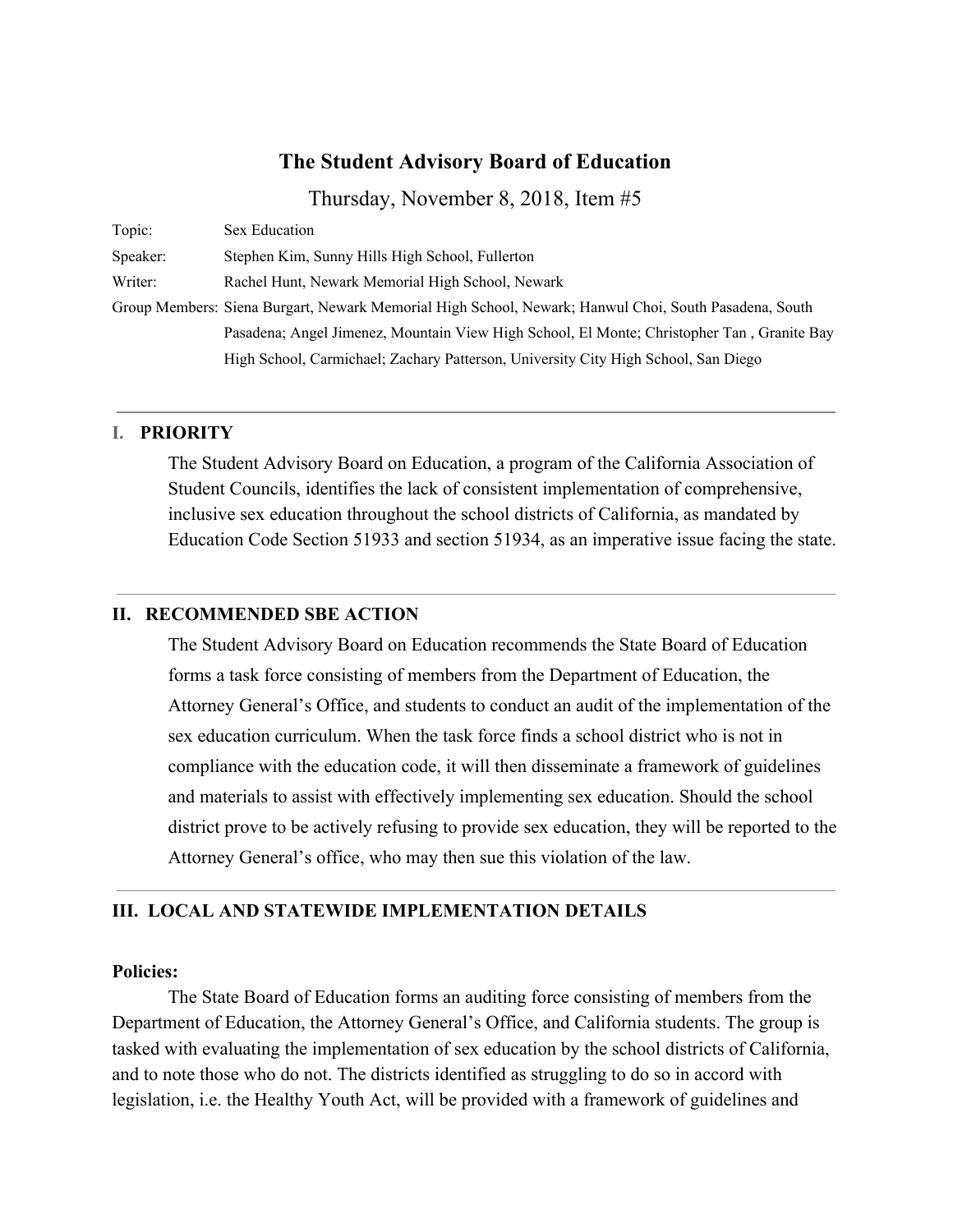materials to be utilized for the introduction of comprehensive sex education. Should a district continue to be blatantly voiding these courses, they will then be reported by the auditing group to the Attorney General, who may launch a lawsuit in accordance with the education code.

The framework to be created by the State Board of Education shall be made up of guidelines on how to inform parents of what the sex education curriculum consists of, why it is necessary, and the proven benefits of such instruction within the student body. This provided framework is distributed to the school districts of California to assist them in implementing sex education with the support of parents. The framework shall consist of:

- Presentation of the curriculum's objective: lowering STD and teen pregnancy rates.
- Clarification of the topics discussed in sex education classes and materials (images, texts, videos, etcetera) which will accompany them.
- Resources for schools struggling to introduce the course.
- Materials serving as evidence of the benefits associated with sex education.

## **IV. KEY ISSUES**

- The current sex education code which provides for equal instruction of the varying types of diseases, sexual identities, and preventative methods — is not followed by numerous California school districts.
- Due in part to resistance against the adoption of the current, wide-reaching sex education curriculum, the California public education system lacks a unified, inclusive, comprehensive sex education course.
- Opposition to sex education courses has, in multiple cases, spawned from misinformation and heresy, including but not limited to the beliefs that: instruction will encourage student participation in sexual activities and increase rates of teen pregnancy & sexually-transmitted diseases, inclusion of non-heteronormative safe sex practices will prompt students to favor specific lifestyles, and course materials include sex toys and pornography.
- Parents with a misunderstanding of what is taught in such classes oft decide to opt their children out of sex education and/or push their local school boards to suspend instruction on this subject.
- Some school districts repeatedly postpone and resist introducing sex education curriculum.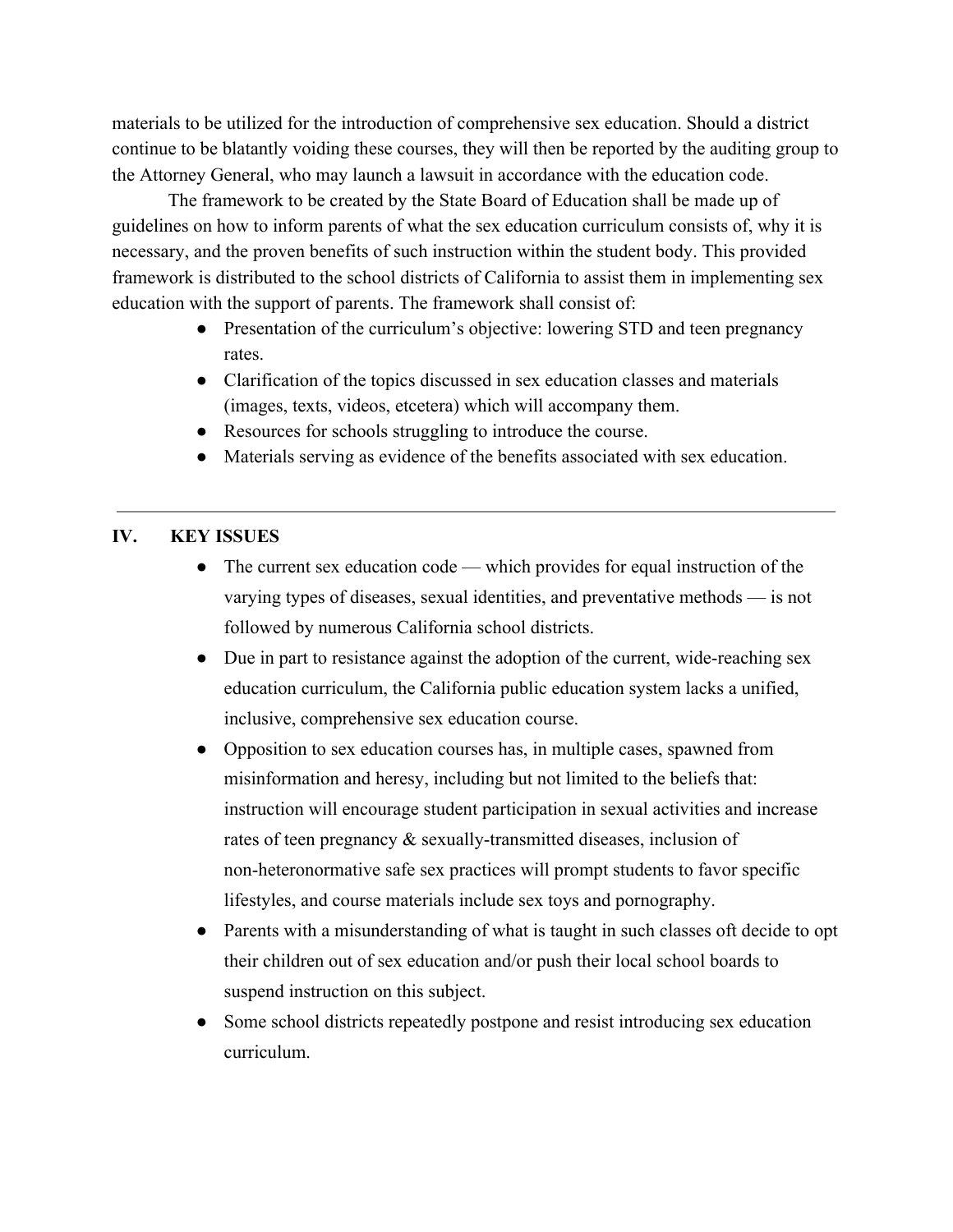- Without the inclusion of sex education, California students are left uninformed on how to prevent transmission of diseases and teen pregnancy, both of which are necessary to maintain their health and wellbeing as they progress through school and later enter adult life.
- Without a mode of enforcement, schools may not feel required to follow the sex education code outlined in the Healthy Youth Act, and may persist in avoiding taking action.

## **V. PROVEN RESULTS**

- About 86% of female and 88% of male respondents with no sex education had vaginal sex before age 20, compared with 77% to 78% of respondents receiving abstinence-only or abstinence & birth control education.
- Female respondents taught abstinence and birth control were more likely to have used contraceptives (including condoms) at first sex, compared with those who received no sex education. Among male respondents, both abstinence-only and abstinence plus birth control were associated with an increased likelihood of using contraception/condoms at first sex. However, when researchers controlled for age at first sex, only abstinence & birth control was associated with contraceptive/condom use for both genders.
- Abstinence  $&$  birth control also was associated with a more than 50% reduction in the likelihood that first sex was unwanted among female respondents.
- For male respondents, abstinence  $&$  birth control also was negatively associated with ever getting a partner pregnant and recent STI treatment, and positively associated with condom use at last sex.
- Among Millennials surveyed in 2015, only 12 percent said their sex education classes covered same-sex relationships.
- Eighty-five percent of parents surveyed supported discussion of sexual orientation as part of sex education in high school and 78 percent supported it in middle school.
- According to Columbia University researchers, virginity pledge programs increase pledge-takers' risk for STIs and pregnancy. The study concluded that 88 percent of pledge-takers initiated sex prior to marriage even though some delayed sex for a while. Pledge-takers were less likely to seek STI testing and less likely to use contraception when they did have sex.
- Using national data (2005) from all U.S. states with information on sex education laws or policies ( $N = 48$ ), we show that increasing emphasis on abstinence education is positively correlated with teenage pregnancy and birth rates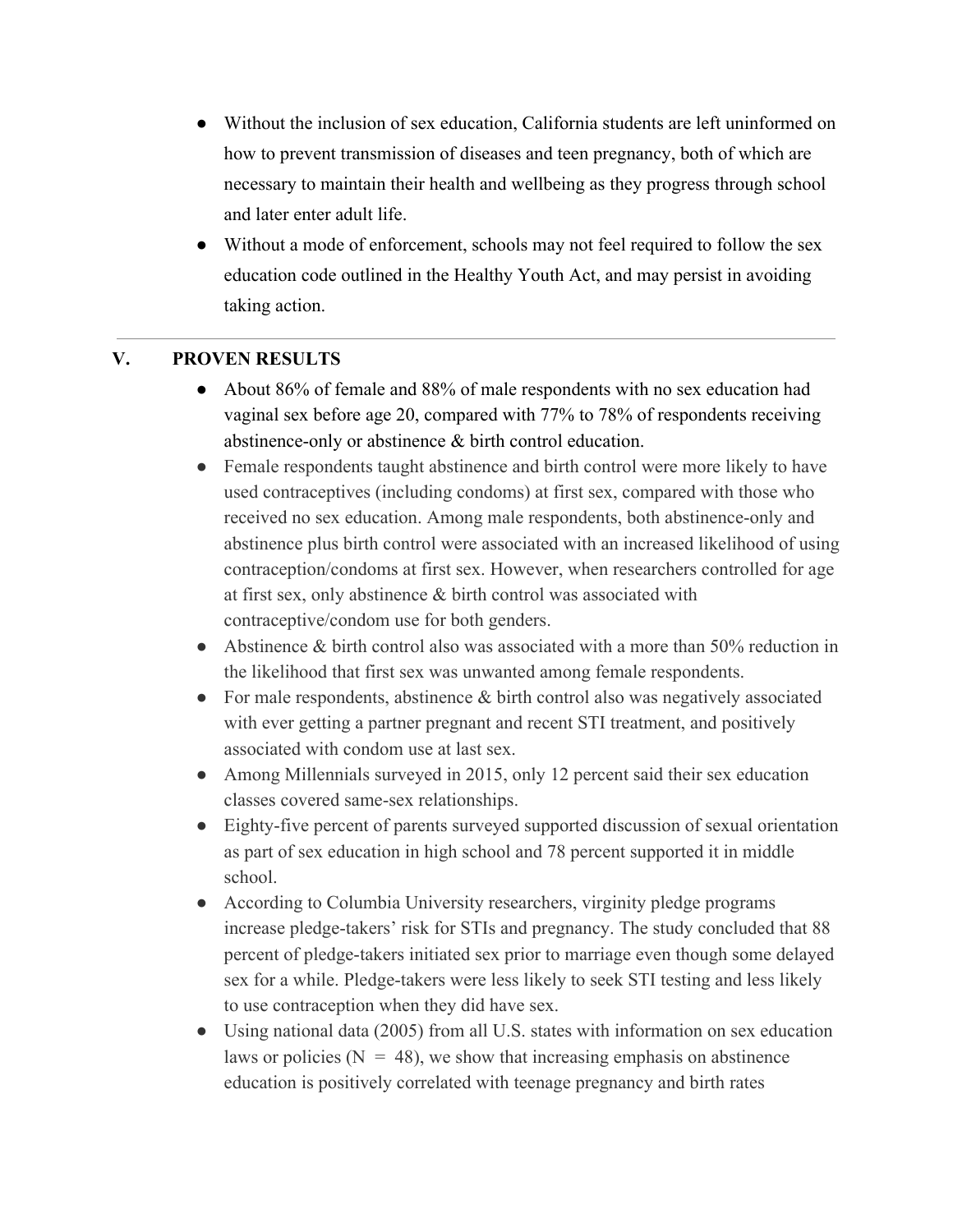- The researchers found that teens who received comprehensive sex education were 60 percent less likely to get pregnant or to get someone pregnant than those who received no sex education.
- According to the CDC, young people (ages 13–24) accounted for an estimated 22% of all new HIV infections in the United States.
- At least half of annual STD/STI diagnoses occur in people between ages 15 and 24, the CDC says.
- Among U.S. high school students surveyed in 2017, 40% had ever had sex and 54% of sexually active students did not use a condom the last time they had sex, as reported by the CDC.
- Estimates suggest that school based sex education mandates decreases chlamydia rates by 8.4 percent.

### **VI. FISCAL ANALYSIS**

The proposal recommended by the Student Advisory Board on Education provides for the assembling of an auditing task force, which shall incur costs while conducting evaluations, distributing supplementary materials, and issuing reports. However, the accruing of costs is mitigated by halting the work of the task force at this stage and leaving the lawsuits up to the Attorney General's Office.

#### **VII. RATIONALE**

Though an inclusive sex education is outlined and mandated in Assembly Bill 329, it is not followed by all California public schools & school districts. To effectively catalyze the consistent implementation of sex education curriculum, the noncompliant school districts must be identified. The creation of an auditing group would accomplish this, actively analyzing every school in the state of California. Those marked as not complying would be given materials to equip them for sex education implementation, consequently sustaining the current policy of maintaining local schools' and districts' free agency in such matters. The reporting of these school districts would only occur if they actively refuse to utilize the assistance provided and treat the Healthy Youth Act as null, a final measure intended to incentivize timely action.

In addition to enabling the implementation of sex education, this procedure will destigmatize certain sexualities, as the curriculum provided for in the Healthy Youth Act is LGBTQ+ affirmative. Information about safe practices will be given to all students, and it shall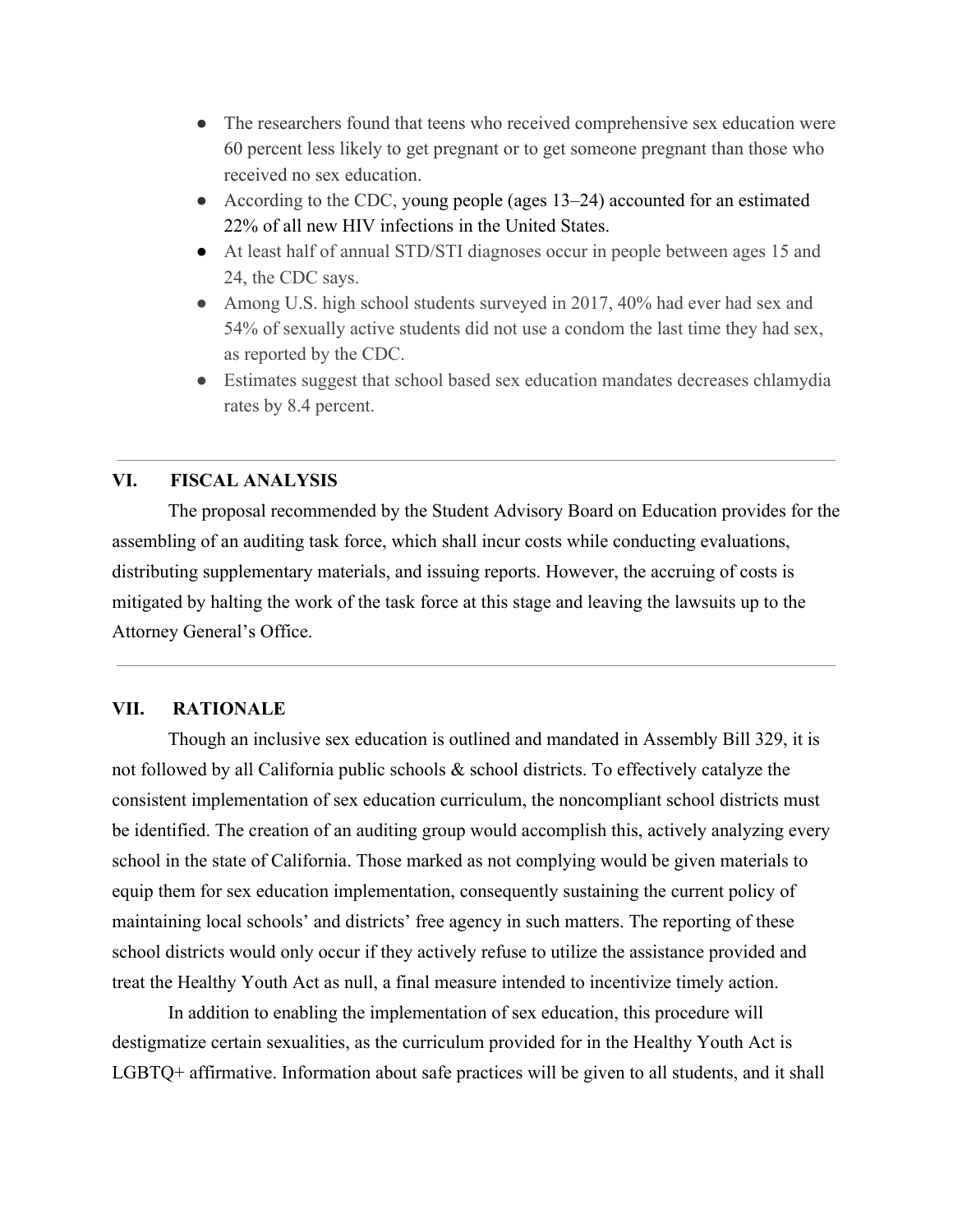be applicable to all students, consequently promoting equity in education, acceptance of LGBTQ+ students, and the mitigation of sexually-transmitted diseases & teen pregnancy.

This proposal is cost-effective in that further action is up to the Attorney General, which ensures action and follow up but does not require funds from the State Board of Education.

### **VIII. SUMMARY OF PREVIOUS STATEWIDE DISCUSSION AND ACTION**

A. Previous Pertinent Regulations and Policy:

- I. Education Code Section 51933
	- A. Directly outlines comprehensive, inclusive sex education curriculum mandated for all California middle and high schools.
- II. Education Code Section 51934
	- A. Further outlines sex education curriculum in regards to comprehensive coverage of methods preventing the transmission of the Human Immunodeficiency Virus (HIV), Hepatitis C (HCV), and other sexually transmitted infections and diseases, as well as contraception methods.
- B. Previous Legislation:
	- I. Assembly Bill 329 (Weber) (2015)
		- A. Seeks to achieve five main goals for sex education in California public schools. As listed by the California Department of Education:
			- 1. To provide pupils with the knowledge and skills necessary to protect their sexual and reproductive health from HIV and other sexually transmitted infections and from unintended pregnancy;
			- 2. To provide pupils with the knowledge and skills they need to develop healthy attitudes concerning adolescent growth and development, body image, gender, sexual orientation, relationships, marriage, and family;
			- 3. To promote understanding of sexuality as a normal part of human development;
			- 4. To ensure pupils receive integrated, comprehensive, accurate, and unbiased sexual health and HIV prevention instruction and provide educators with clear tools and guidance to accomplish that end;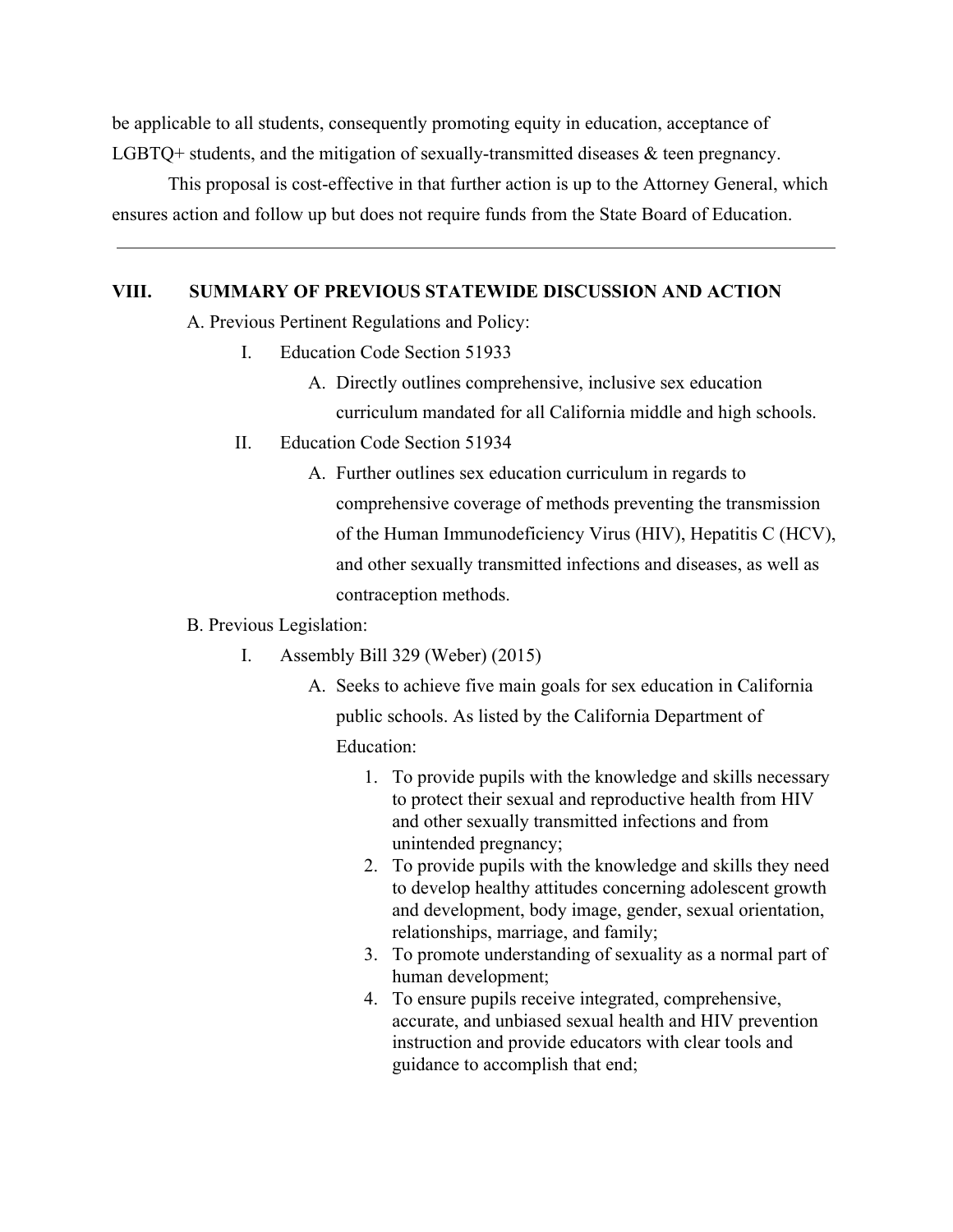- 5. To provide pupils with the knowledge and skills necessary to have healthy, positive, and safe relationships and behaviors
- II. Assembly Bill 2601 (Weber) (2018)
	- A. This extends the curriculum outlined by Assembly Bill 329 to all charter schools in the state of California.
- III. Senate Bill 48 (Leno) (2010)
	- A. This required the inclusivity of LGBTQ+, as well as other underrepresented and protected classes, within educational curriculum in California public schools.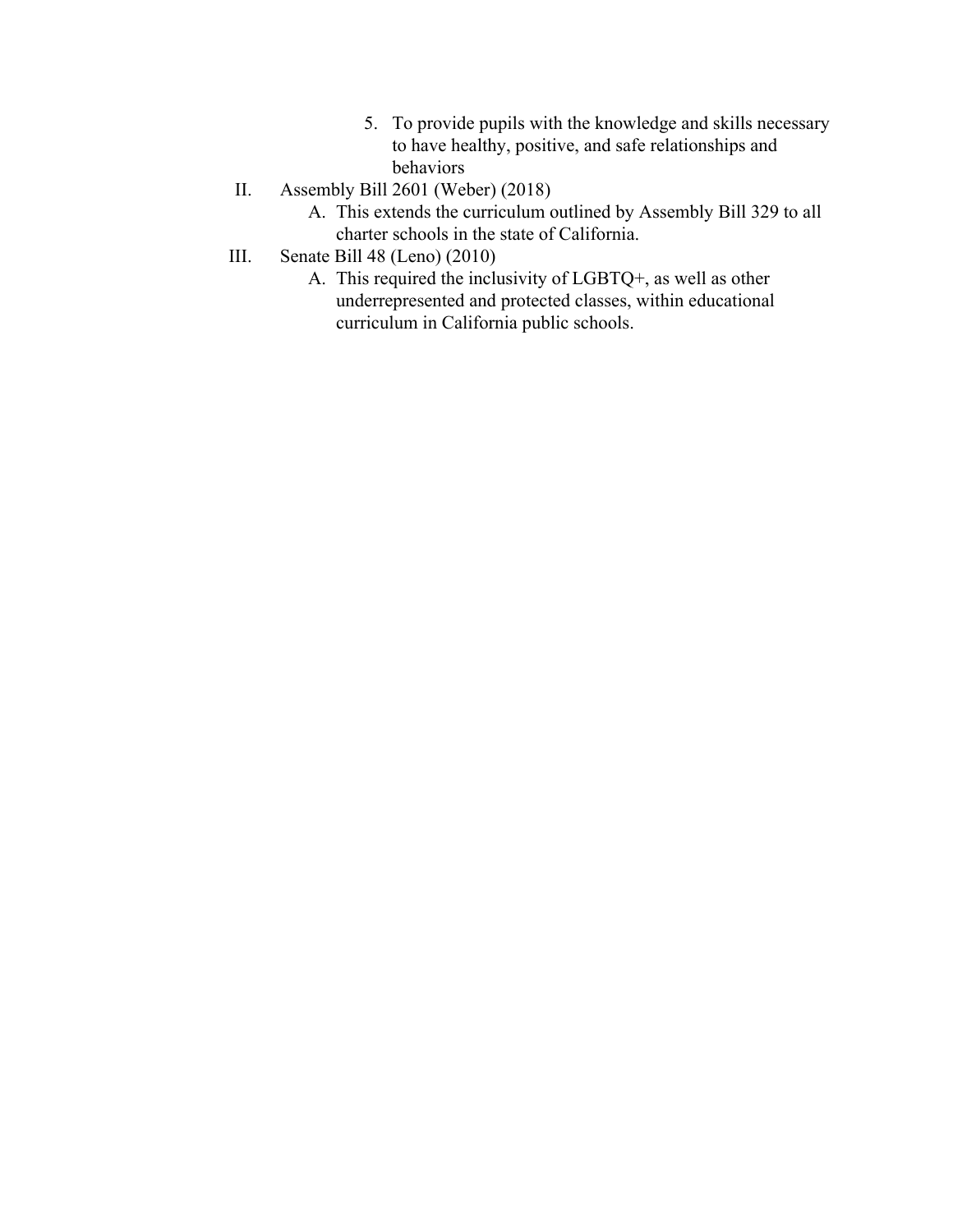Thursday, November 8, 2018, Item #5

| Topic:   | Student Member on Instructional Quality Commission |
|----------|----------------------------------------------------|
| Speaker: | Arvin Hariri, Berkeley High School, Berkeley       |
| Writer:  | Kenneth Kim, Brea Olinda High School, Brea         |

### **I. PRIORITY**

The Student Advisory Board on Education, a program of the California Association of Student Councils, has identified a lack of student representation on statewide committees, boards, commissions, task forces, and panels, including the Instructional Quality Commission, as a critical issue facing the state of California.

### **II. RECOMMENDED SBE ACTION**

The Student Advisory Board on Education recommends that the State Board of Education appoint one student to the Instructional Quality Commission.

### **III. STATEWIDE IMPLEMENTATION DETAILS**

The State Board of Education appoints one student to the Instructional Quality Commission. The Student Advisory Board on Education strongly recommends that the Student Board Member on the Instructional Quality Commission be a student chosen from among the two finalists who were not appointed by the Governor to serve as the student member on the state board pursuant to Section 33000.5.

The Student Board Member on the Instructional Quality Commission will be a voting member with the same duties and rights of all members of the Commission. This member can only serve for one term, and their term will be defined as one year. This student must also be enrolled in a California high school for a minimum of two consecutive years, and must currently be in good standing in order to qualify.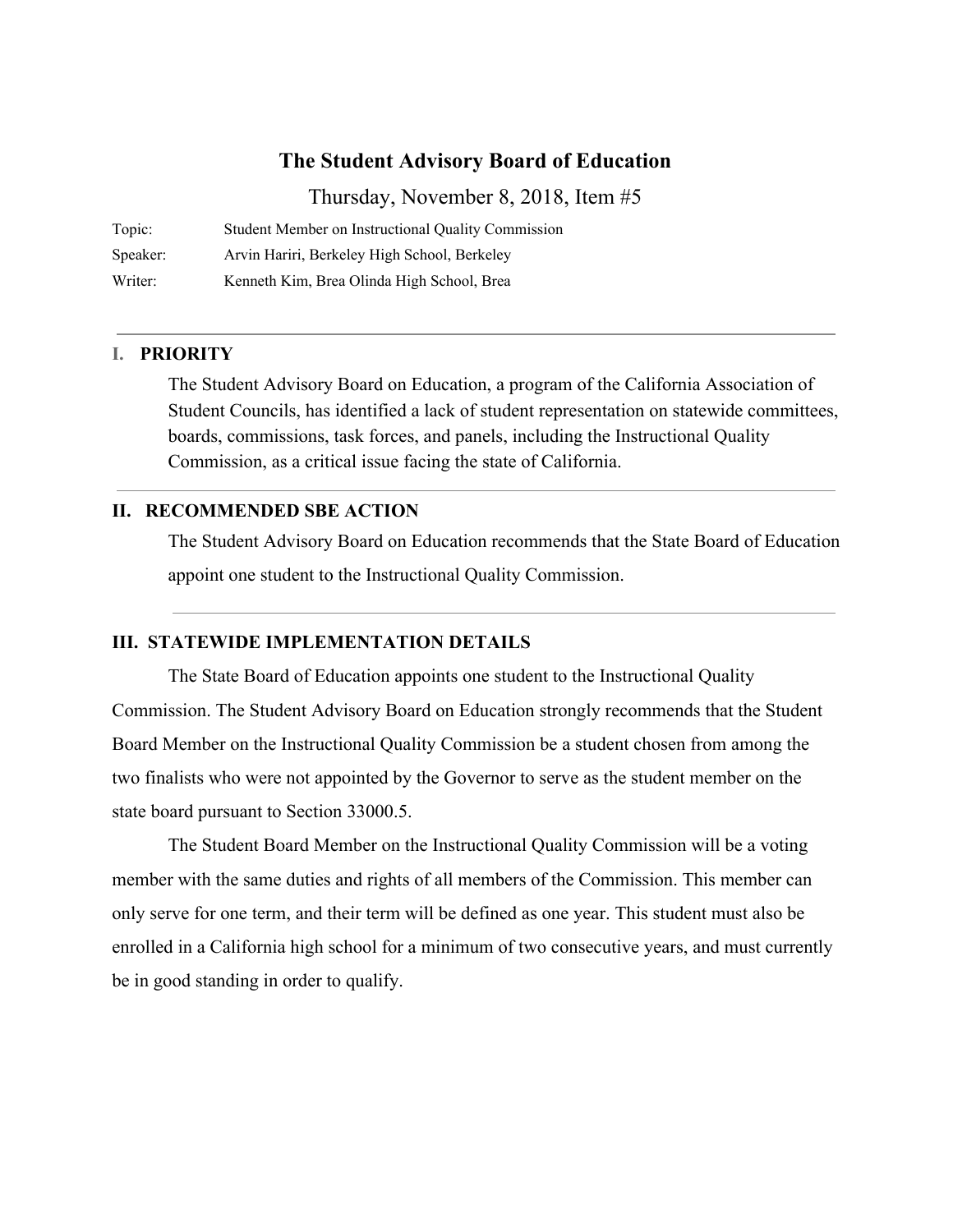## **IV. KEY ISSUES**

- Students are given very limited control over the curriculum, standards, and instructional materials adopted by the State Board of Education.
- Systematic civic disenfranchisement leads to lower voter turnout within younger voters, jeopardizing the legitimacy of our democracy.
- The one student member on the State Board of Education cannot possibly serve as an equal representation of the incredibly diverse 6.3 students of California.

## **V. PROVEN RESULTS**

- The student members on the California State Board of Education, and the State Boards of Education of other states, help represent student opinions to their respective Boards.
- As mandated by section 60640 of the education code, the State Board convened a task force making recommendations for the expansion of the California Assessment of Student Performance and Progress, which included a Student Finalist for the State Board of Education position.
- Local district Boards of Education utilize student members on their district boards, school site councils, and task forces to solicit student opinion on policies
- Western Association of Schools and Colleges (WASC) often includes students in the auditing and accreditation process.
- The California State Board of Education utilizes a student member on the Child Nutrition Advisory Council.

## **VI. FISCAL ANALYSIS**

• There may be transportation costs associated with travel for members of the panel, including student members. The addition of a new student member would add such travel costs, and the replacement of a current member with a student member would yield no net change in cost.

## **VII. RATIONALE**

• The Student Board Member on the California State Board of Education, while bringing a valid student opinion to the Board, ultimately carries little control over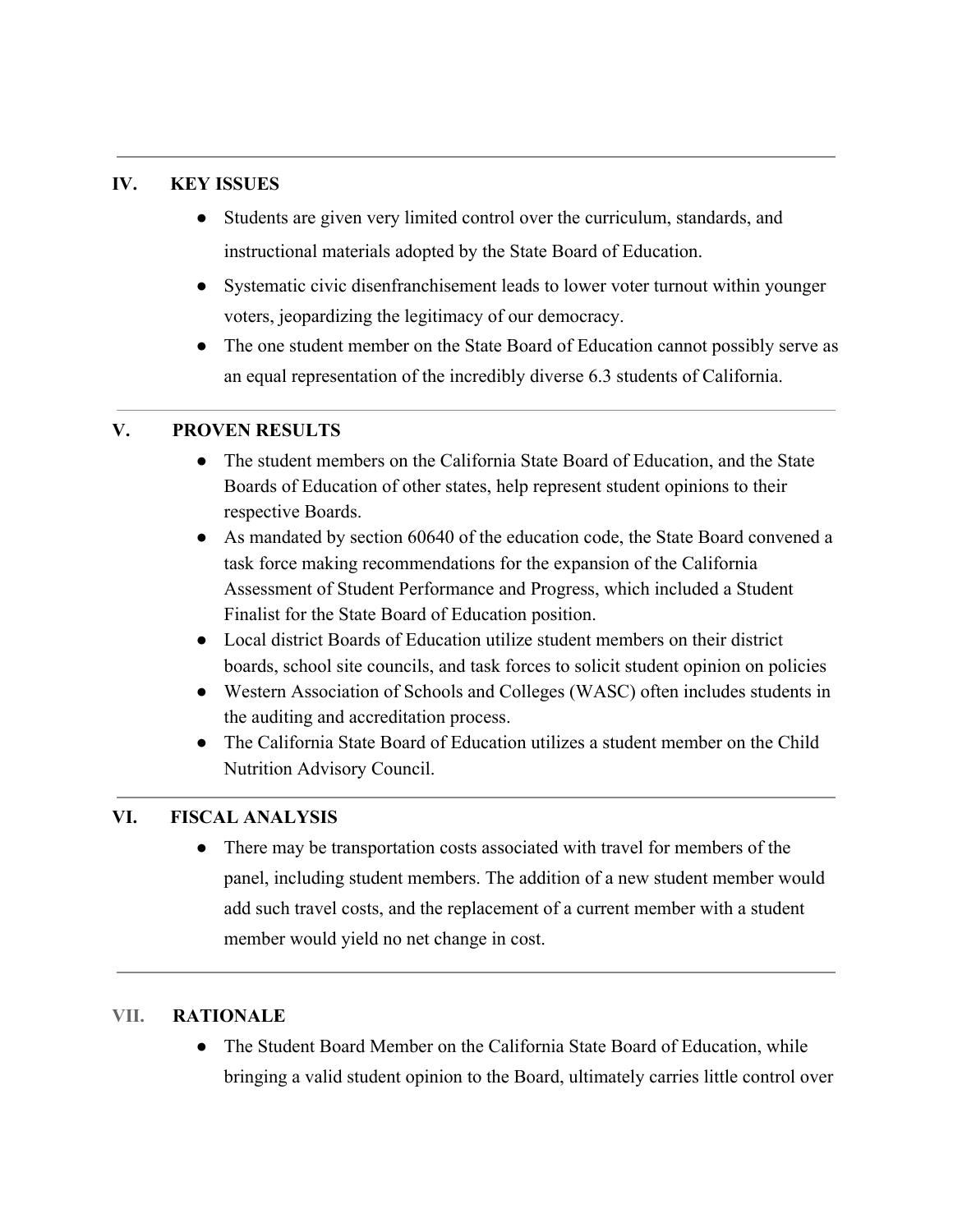the development of the curriculum, standards, and instructional materials that the state of California utilizes.

- Adding a student board member to the Instructional Quality Commission will allow students to have a greater say in the development of their own education. Students are the primary stakeholders in the education system, and they deserve their own opportunity to have their voices heard, not just on the State Board of Education, but also in the Instructional Quality Commission.
- There is already a system in place (the elections for the student member on the State Board of Education), and the State Board can easily adapt the process and its results to identify a student to serve on the Commission.
- In 2015, the governor signed AB 1204, which strongly recommended that the State Board of Education appoint one student board member to the Instructional Quality Commission. Following through with the legislature's recommendation would ensure that students are able to receive a stronger voice.

## **VIII. SUMMARY OF PREVIOUS STATEWIDE DISCUSSION AND ACTION**

A. Current Pertinent Regulations and Policy:

- 33530.
	- (a) There is in the state government the Instructional Quality Commission consisting of a Member of the Assembly appointed by the Speaker of the Assembly, a Member of the Senate appointed by the Senate Committee on Rules, one public member appointed by the Speaker of the Assembly, one public member appointed by the Senate Committee on Rules, one public member appointed by the Governor, and 13 public members appointed by the state board upon the recommendation of the Superintendent or the members of the state board.
	- $\circ$  (b) So far as is practical and consistent with the duties assigned to the commission by the state board, at least seven of the 13 public members appointed by the state board shall be persons who, because they have taught, written, or lectured on the subject matter fields specified in Section 33533, in the course of public or private employment, have become recognized authorities or experienced practitioners in